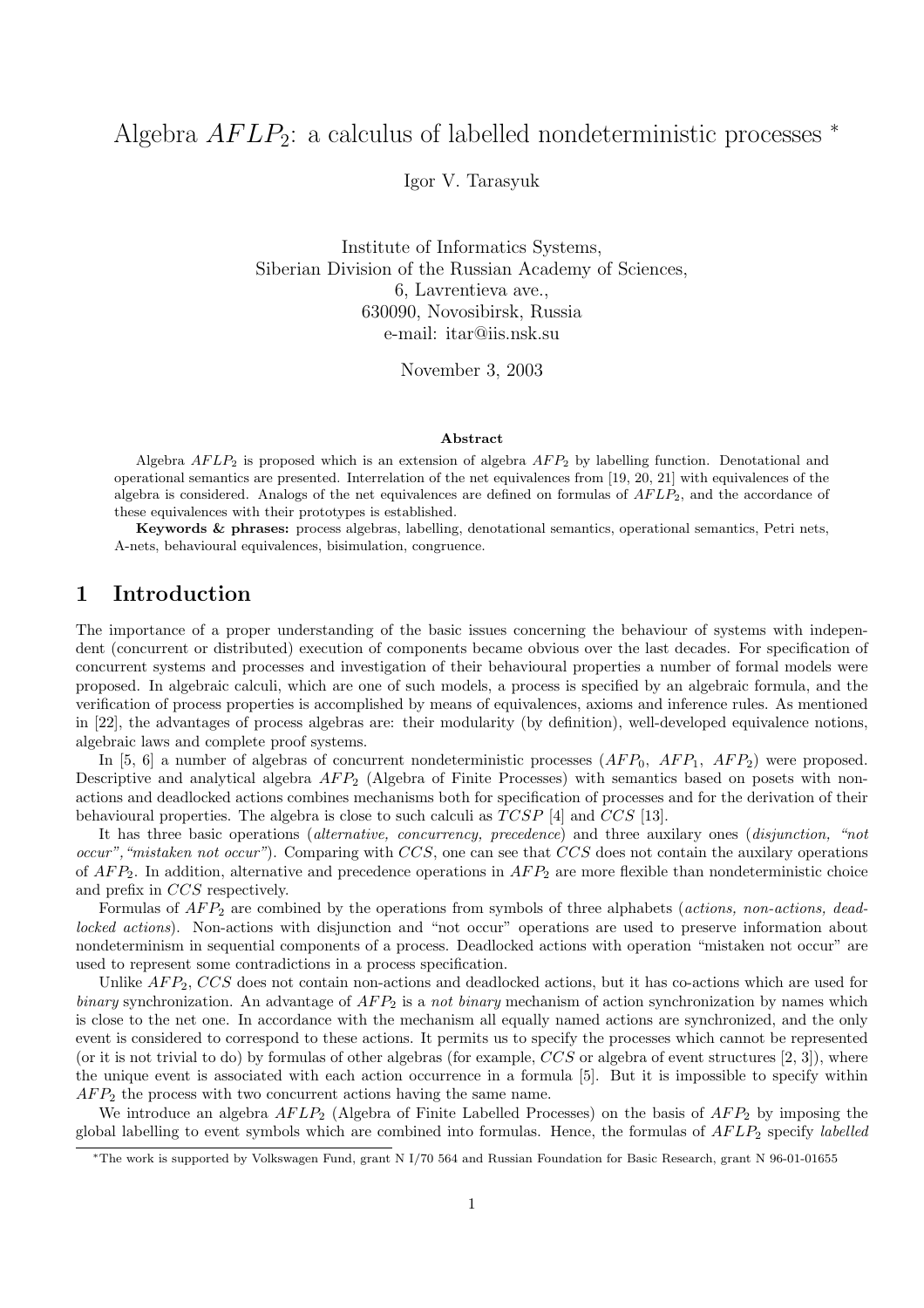nondeterministic processes where some different events may be equally labelled, unlike  $AFP_2$ -formulas. Thus, using  $AFLP_2$  we can specify a much wider class of processes than in  $AFP_2$ .

In  $AFLP_2$ , denotational and operational semantics are introduced on the basis of labelled posets (lposets) with non-events and deadlocked events, and their coincidence is established. The semantical equivalence of  $AFLP_2$ -formulas is defined, and sound and complete axiom set corresponding to the equivalence is presented.

It is demonstrated that by means of  $AFLP_2$  one can analyze the behaviour of weakly labelled A-nets (i.e. A-nets [10, 12] which may have noninjective labelling function). The net equivalences considered in [19, 20, 21] are treated on this subclass of Petri nets. Semantical equivalences (usual and observational) of  $AFLP<sub>2</sub>$  are transferred to weakly labelled A-nets, and their interrelation with the net equivalences is examined.

Analogs of the net equivalences are introduced on  $AFLP<sub>2</sub>$ -formulas, and their accordance with original net equivalences is proved. So, we can add simple definitions of the basic net equivalences on formulas of  $AFLP_2$  to the advantages of the algebra.

At last the fact is established that semantical equivalence of  $AFLP_2$  is the only one which is a congruence w.r.t. operations of the algebra.

The paper is organized as follows. In Section 2 algebra  $AFLP_2$  is presented. In Subsection 2.1 a syntax of the algebra is introduced. Subsection 2.2 is devoted to denotational semantics of the algebra. Axiomatization of equivalence based on denotational semantics is proposed in Subsection 2.3. Completeness of the axiom system is proved using the notion of canonical form of  $AFLP_2$ -formulas, which is defined in Subsection 2.4. Operational semantics is presented in Subsection 2.5. Equivalences from [19, 20, 21] are treated on weakly labelled A-nets in Section 3. Interrelation of these net equivalences and semantical equivalences of  $AFLP<sub>2</sub>$  which have been transferred to nets is studied in Section 4. Analogs of the net equivalences are defined on  $AFLP<sub>2</sub>$ -formulas in Section 5. In Subsection 5.1 process subformulas are introduced. In Subsection 5.2 trace, in Subsection 5.3 bisimulation, and in Subsection 5.4 conflict respecting equivalences are defined. Subsection 5.4 is devoted to the interrelation of the net equivalences with their analogs in  $AFLP_2$ . Section 6 is a conclusion which contains a review of the results obtained and some directions of further research.

Let us note that the definitions of multisets, nets, lposets, pomsets, causal nets, processes, ST-processes and mappings (label-preserving bijection  $\approx$ , homomorphism  $\subseteq$ , isomorphism  $\approx$ ) and other concepts which are used in the paper can be found in [19, 20].

# 2 Algebra  $AFLP_2$

### 2.1 Syntax

Let  $Ev = \{e, f, ...\}$  be an alphabet of symbols of *(ordinary) events*,  $\overline{Ev} = \{\overline{e}, \overline{f}, ...\}$  be symbols of *non-events* and  $\Delta_{Ev} = \{\delta_e, \delta_f, \ldots\}$  be symbols of *deadlocked events*. Let us denote  $\widehat{Ev} = Ev \cup \overline{Ev} \cup \Delta_{Ev}$ . Symbols of  $\widehat{Ev}$  are combined into formulas by operations ; (precedence),  $\bigtriangledown$  (exclusive or, alternative),  $\|$  (concurrency),  $\vee$  (disjunction, union),  $\|$ ("not occur"),  $\parallel$  ("mistaken not occur"). We introduce  $Act = \{a, b, \ldots\}$ , an alphabet of action symbols (labels). A global labelling function lab :  $Ev \to Act$  binds an action with each event. The function is extended to  $\overline{Ev} \cup \Delta_{Ev}$  as follows:  $lab(\bar{e}) = lab(e)$  and  $lab(\delta_e) = \delta_{lab(e)}$ .

A formula of  $AFLP_2$  in a basis  $\widehat{Ev}$  is defined by the following production system.

 $E ::= \begin{array}{c|c|c|c} e & \bar{e} & \bar{e} & \bar{e} & \bar{e} & \bar{e} & \bar{e} & \bar{e} & \bar{e} & \bar{e} & \bar{e} & \bar{e} & \bar{e} & \bar{e} & \bar{e} & \bar{e} & \bar{e} & \bar{e} & \bar{e} & \bar{e} & \bar{e} & \bar{e} & \bar{e} & \bar{e} & \bar{e} & \bar{e} & \bar{e} & \bar{e} & \bar{e} & \bar{e} & \bar{e} & \bar{e} & \bar{e} & \bar{e} & \bar{e}$ 

Here  $e \in Ev$ ,  $\bar{e} \in \overline{Ev}$ ,  $\delta_e \in \Delta_{Ev}$  are elementary formulas. We denote by  $\text{AFLP}_2$  a set of all formulas of  $AFLP_2$ . Let E be a formula of  $AFLP_2$ . A set  $Ev(E)$  is defined as follows.

- 1.  $Ev(e) = Ev(\bar{e}) = Ev(\delta_e) = e;$
- 2.  $Ev(\neg E) = Ev(E), \neg \in \{\parallel, \tilde{\parallel}\};$
- 3.  $Ev(E \circ F) = Ev(E) \cup Ev(F)$ ,  $\circ \in \{; , \|, \bigtriangledown, \vee\}.$

Let us introduce also  $\overline{Ev}(E) = \{\overline{e} \mid e \in Ev(E)\}, \Delta_{Ev}(E) = \{\delta_e \mid e \in Ev(E)\}$  and  $\widehat{Ev}(E) = Ev(E) \cup \overline{Ev}(E) \cup \Delta_{Ev}(E)$ . One can associate with every formula E of  $AFLP_2$  a local labelling function  $l_E = lab|_{Ev(E)}$ , which labels event symbols of the formula.

Let us define a *contents* of  $E$ ,  $cont(E)$ , as follows.

- 1.  $cont(e) = e$ ,  $cont(\bar{e}) = \bar{e}$ ,  $cont(\delta_e) = \delta_{\epsilon}$ ;
- 2.  $cont(\neg E) = cont(E), \ \neg \in \{\parallel, \tilde{\parallel}\};$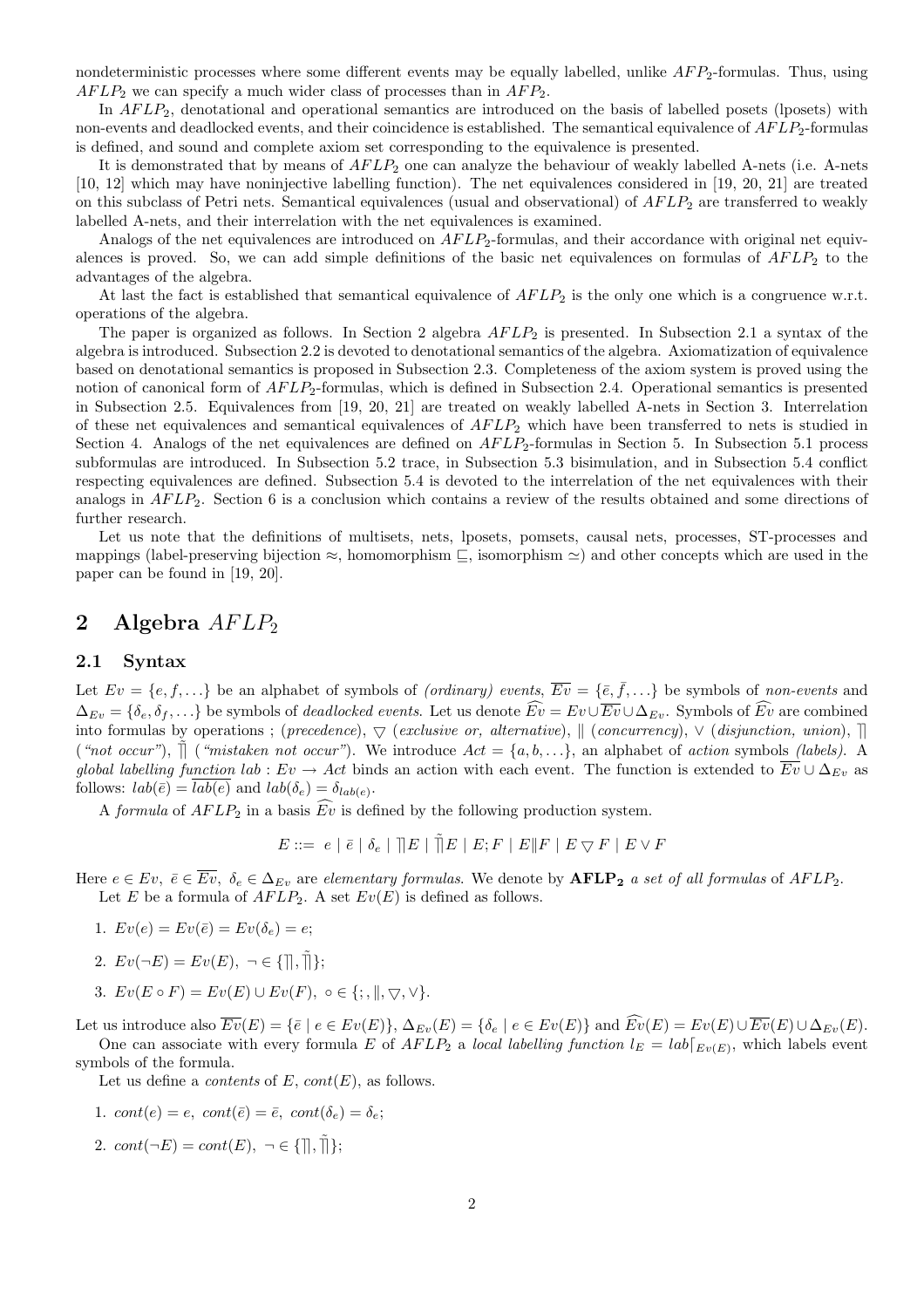3.  $cont(E \circ F) = cont(E) \cup cont(F), \circ \in \{; \|, \nabla, \vee\}.$ 

We introduce also  $cont^+(E) = cont(E) \cap Ev - a$  set of events of E,  $cont^-(E) = cont(E) \cap \overline{Ev} - a$  set of non-events of E,  $\Delta_{cont}(E) = cont(E) \cap \Delta_{Ev}$  — a set of deadlocked events of E.

Let E and E' be formulas of  $AFLP_2$ . E and E' are *isomorphic*, notation  $E \simeq E'$ , if these formulas coincide up to associativity rules w.r.t. ; ,  $\parallel$ ,  $\lor$ ,  $\nabla$  and commutativity rules w.r.t.  $\parallel$ ,  $\lor$ ,  $\nabla$ .

Example 1  $(e||f||\bar{g}) \vee (g||\bar{e}||\bar{f}) \simeq (\bar{e}||\bar{f}||g) \vee (f||e||\bar{g}).$ 

### 2.2 Denotational semantics

A *lposet* is a triple  $\rho = \langle X, \prec, l \rangle$ , where:

- $X \subseteq \widehat{Ev}$ ;
- $\prec \subseteq X \times X$  is a strict partial order over X, a precedence relation;
- $l: Ev(X) \to Act$  is a labelling function.

Let us note that  $Ev(X) = \{e \mid (e \in X) \vee (\bar{e} \in X) \vee (\delta_e \in X)\}\)$ . We define also  $\overline{Ev}(X) = \{\bar{e} \mid e \in Ev(X)\}\$ ,  $\Delta_{Ev}(X) = \{\bar{e} \mid e \in Ev(X)\}$  ${\{\delta_e \mid e \in Ev(X)\}}$  and  $\widehat{Ev}(X) = Ev(X) \cup \overline{Ev}(X) \cup \Delta_{Ev}(X)$ . We denote by  $X^+ = X \cap Ev -$  a subset of events of X,  $X^- = X \cap \overline{Ev}$  — a subset of non-events of X,  $\Delta_X = X \cap \Delta_{Ev}$  — a subset of deadlocked events of X. Since now we will consider lposets which satisfy the following conditions.

- 1. e,  $\bar{e}$  and  $\delta_e$  do not occur in X together, i.e. e occurs in X, or  $\bar{e}$ , or  $\delta_e$ ;
- 2. partial order  $\prec$  is irreflexive:
- 3.  $\forall x, y \in X^- \cup \Delta_X$  ( $x \not\prec y$ )&( $y \not\prec x$ ), i.e. all elements of  $X^- \cup \Delta_X$  are incomparable;
- 4.  $\forall x \in X^+ \ \forall y \in X^- \cup \Delta_X \ (x \nless y) \& (y \nless z)$ , i.e. all elements of  $X^+$  and  $X^- \cup \Delta_X$  are incomparable.

We write  $\rho \triangleleft \rho'$  when  $\rho$  is a *strict prefix* of  $\rho'$  (in usual sense) and  $\rho \trianglelefteq \rho'$  when  $\rho$  is a prefix of  $\rho'$ , i.e.  $\rho \triangleleft \rho'$  or  $\rho = \rho'$ . The *modified union* of lposets is defined as follows.

$$
\rho \tilde{\cup} \rho' = \begin{cases} \rho, & \rho' \leq \rho; \\ \rho', & \rho \leq \rho'; \\ \{\rho, \rho'\}, & \text{otherwise.} \end{cases}
$$

The modified union absorbs the computations which can be continued in another behaviour (deterministic subprocess) of nondeterministic process, and equal computations.

For defining denotational semantics of  $AFLP_2$  the following operations over lposets are introduced: ; (*precedence*),  $\parallel$  (concurrency),  $\bigtriangledown$  (alternative),  $\parallel$  (not occur),  $\parallel$  (mistaken not occur). If lposet  $\rho$ , constructed by means of these operations, does not satisfy the conditions 1-4 mentioned above, we "correct" it using new auxilary regularization operation [ρ]. This operation singles out the maximal prefix of ρ "before" some contradictions in process specification arise. All the events specified in this process behaviour occuring "after" these contradictions, are announced as the deadlocked events.

Let  $D_1 = \{\delta_e \mid (e \in X)\& (e \prec e)\}\cup \{\delta_e \mid (e \in X)\& (e \in X)\}\cup \{\delta_e \mid (e \in X)\& ( \delta_e \in X)\}\cup \{\delta_e \mid (e \in X)\& (e \in X)\}\cup \{\delta_e \mid (e \in X)\& (e \in X)\}\cup \{\delta_e \mid (e \in X)\& (e \in X)\}\cup \{\delta_e \mid (e \in X)\& (e \in X)\}\cup \{\delta_e \mid (e \in X)\& (e \in X)\}\cup \{\delta_e \mid (e \in X)\& (e \in X)\}\cup \{\delta_e \mid (e \in X)\& (e \in X)\}& ($ X)}  $\cup \Delta_X$ ,  $D_2 = \{\delta_e \mid (e \in X) \& (\delta_f \in D_1) \& (\delta_f \prec e) \}$  and  $D_3 = \{\delta_e \mid \overline{e} \in X\}$ . We define a set D as follows.

$$
D = \begin{cases} \emptyset, & D_1 = \emptyset; \\ D_1 \cup D_2 \cup D_3, & \text{otherwise.} \end{cases}
$$

Then  $[\rho] = \langle D, \emptyset, l|_{E_v(D)} \rangle \cup \langle Y, \prec \cap(Y \times Y), l|_{E_v(Y)} \rangle$ , where  $Y = X \setminus \widehat{Ev}(D)$ . It is easy to verify that if lposet  $\rho$ satisfies the conditions 1-4, then  $[\rho] = \rho$ .

Let us introduce the lposet operations in the following way. Let  $\rho = \langle X, \prec, l \rangle$ ,  $\rho' = \langle X, \prec', l' \rangle$ .

Not occur  $\mathcal{L} = \langle \overline{Ev}(X), \emptyset, l \rangle$ .

Mistaken not occur  $\tilde{\parallel} \rho = \langle \Delta_{Ev}(X), \emptyset, l \rangle$ .

Precedence  $\rho; \rho' = [\langle X \cup X', \prec \cup \prec' \cup (X^+ \times (X')^+) \cup (\Delta_X \times (X')^+), l \cup l' \rangle].$ 

Concurrency  $\rho || \rho' = [\langle X \cup X', (\prec \cup \prec')^*, l \cup l' \rangle],$  where  $(\prec \cup \prec')^*$  is a transitive closure of relation  $\prec \cup \prec'$ .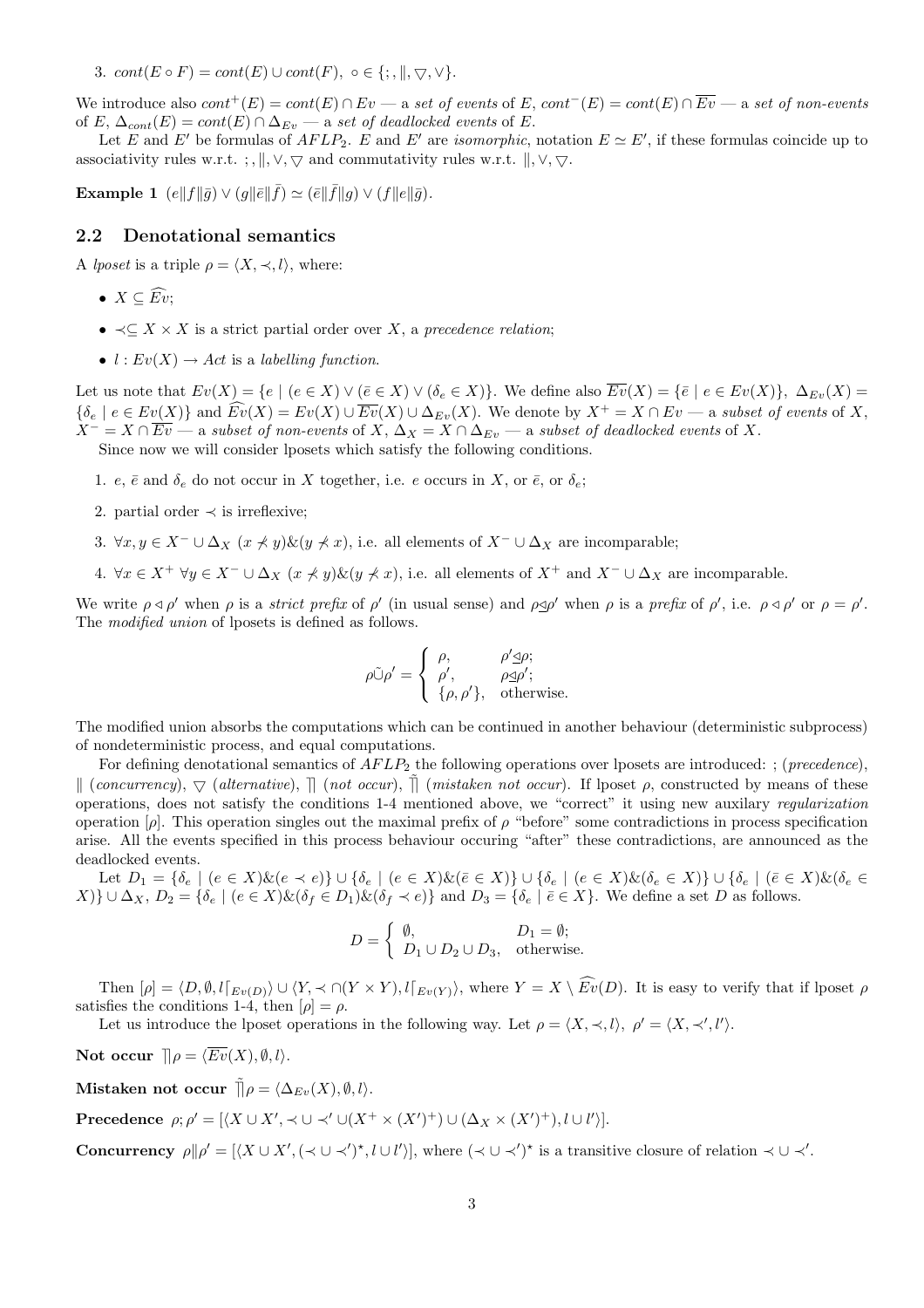Alternative  $\rho \nabla \rho' = [\langle X \cup \overline{Ev}(X'), \prec, l \cup l' \rangle] \tilde{\cup} [\langle \overline{Ev}(X) \cup X', \prec', l \cup l' \rangle]$ . It should be noted that  $\rho \nabla \rho'$  is not lposet but a set of two lposets describing alternative behaviours of nondeterministic process, i.e. if  $\rho$  occurs, then  $\rho'$ does not occur, and vice versa.

We extend the operations introduced above to sets of lposets in the natural way. Let  $\mathcal{P} = \bigcup_{i=1}^n \rho_i$  and  $\mathcal{P}' = \bigcup_{j=1}^m \rho'_j$  be sets of lposets. Then  $\neg \mathcal{P} = \tilde{\cup}_{i=1}^n \neg \rho_i$ , where  $\neg \in \{\parallel, \tilde{\parallel}\}$  and  $\mathcal{P} \circ \mathcal{P}' = \tilde{\cup}_{i=1}^n (\tilde{\cup}_{j=1}^m \rho_i \circ \rho'_j)$ , where  $\circ \in \{\, ; \parallel, \bigtriangledown\}$ .

A nondeterministic concurrent process is characterized by the set of lposets, associated with all its possible alternative behaviours. Denotational semantics of  $AFLP_2$  is a mapping  $\mathcal{D}_{FL2}$  from  $\textbf{AFLP}_2$  into set of lposets, defined as follows.

1.  $\mathcal{D}_{FL2}[e] = \langle \{e\}, \emptyset, l_e \rangle, \ \mathcal{D}_{FL2}[\bar{e}] = \langle \{\bar{e}\}, \emptyset, l_e \rangle, \ \mathcal{D}_{FL2}[\delta_e] = \langle \{\delta_e\}, \emptyset, l_e \rangle, \text{ where } l_e = (e, lab(e));$ 

2. 
$$
\mathcal{D}_{FL2}[\neg E] = \neg \mathcal{D}_{FL2}[E], \neg \in \{\rceil\}, \rceil\}
$$
;

- 3.  $\mathcal{D}_{FL2}[E \circ F] = \mathcal{D}_{FL2}[E] \circ \mathcal{D}_{FL2}[F], \circ \in \{; \, \|, \bigtriangledown\};$
- 4.  $\mathcal{D}_{FL2}[E \vee F] = \mathcal{D}_{FL2}[E] \tilde{\cup} \mathcal{D}_{FL2}[F].$

Two AFLP<sub>2</sub>-formulas E and E' are equivalent w.r.t. denotational semantics  $\mathcal{D}_{FL2}$ , notation E  $\approx_{\mathcal{D}_{FL2}} E'$  iff  $\mathcal{D}_{FL2}[E] = \mathcal{D}_{FL2}[E'].$ 

If  $\rho = \langle X, \prec, l \rangle$  is an lposet, then  $\rho^+ = \langle X^+, \prec, l \rangle$  is the lposet, corresponding to the "observable" part of  $\rho$  over Ev. For every formula E of  $AFLP_2 \mathcal{D}_{FL2}[E] = \bigcup_{i=1}^{n} \rho_i$  is a set of lposets, which characterize a labelled nondeterministic prosess specified by the formula. "Observable" part of this set is defined as follows:  $\mathcal{D}_{FL2}^+[E] = \cup_{i=1}^n \rho_i^+$ . Two formulas E and E' are observationally equivalent w.r.t. denotational semantics  $\mathcal{D}_{FL2}$ , notation  $E \approx_{\mathcal{D}_{FL2}^+} E'$  iff  $\mathcal{D}_{FL2}^+[E] = \mathcal{D}_{FL2}^+[E'].$ 

A context C is an expression which is a formula of  $AFLP<sub>2</sub>$ , where zero or more subformulas are replaced by "holes" to be filled by other  $AFLP_2$ -formulas [6].  $\mathcal{C}[E]$  means putting of the formula E in each such "hole".

**Proposition 1** For any formulas E and E' of  $AFLP_2$   $E \approx_{D_{FL2}} E' \Leftrightarrow \forall \mathcal{C} \mathcal{C}[E] \approx_{D_{FL2}} \mathcal{C}[E']$ .

*Proof.* As Lemma 5.1 in [6].  $\square$ 

Thus,  $\approx_{\mathcal{D}_{FL2}}$  is a congruence w.r.t. operations of  $AFLP_2$ . Let us note that  $\approx_{\mathcal{D}_{FL2}^+}$  is not a congruence. It is demonstrated by the following example.

**Example 2** Let  $E = e \bigtriangledown f$ ,  $E' = (e \bigtriangledown f) ||e|| f$  and  $lab(e) = a$ ,  $lab(f) = b$ ,  $lab(g) = c$ . Then  $\mathcal{D}_{FL2}^+[E] = \mathcal{D}_{FL2}^+[E'] =$  $\{\langle \{e\}, \emptyset, l_1 \rangle, \langle \{f\}, \emptyset, l_2 \rangle, \text{ where } l_1(e) = a, l_2(f) = b \text{ and } E \approx_{\mathcal{D}_{FL2}^+} E'. \text{ But } \mathcal{D}_{FL2}^+[E; g] = \{\langle \{e, g\}, \prec_1, l_1 \rangle, \langle \{f, g\}, \prec_2 \rangle\}$  $\{h_1, h_2\},$  whereas  $\mathcal{D}_{FL2}^+[E';g] = \{ \langle \{e\}, \emptyset, l_3\rangle, \langle \{f\}, \emptyset, l_4\rangle \},$  where  $e \stackrel{\sim}{\prec_1} g$ ,  $f \prec_2 g$ ,  $l_1(e) = l_3(e) = a$ ,  $l_2(f) = l_4(f) = b$ b,  $l_1(g) = l_2(g) = c$ , and  $E; g \not\approx_{\mathcal{D}_{FL2}^+} E'; g$ . Let us note that in the process specified by the formula  $E'; g$  an action c can never happen unlike  $E$ ; q.

## 2.3 Axiomatization

In accordance with equivalence  $\approx_{\mathcal{D}_{FL2}}$  the axiom system  $\Theta_{FL2}$  is introduced. It is represented in Table 1, where  $E, F, G \in \textbf{AFLP}_2, e \in Ev, \ \overline{e} \in \overline{Ev}, \ \delta_e \in \Delta_{Ev}.$ 

The axiom system  $\Theta_{FL2}$  is sound for  $\approx_{\mathcal{D}_{FL2}}$ , i.e. if  $E = E'$  is an axiom of  $\Theta_{FL2}$ , then  $E \approx_{\mathcal{D}_{FL2}} E'$ . The proof consists in determining the semantics of  $E$  and  $E'$  and comparing them. It can be done directly by the definitions of operations over lposets.

In order to prove that  $\Theta_{FL2}$  is *complete* for  $\approx_{\mathcal{D}_{FL2}}$ , we introduce a canonical form of  $AFLP_2$ -formula.

## 2.4 Canonical form of formulas

Let us introduce the concepts associated with the structure of  $AFLP<sub>2</sub>$ -formulas.

Precedence is a formula  $E_1; \ldots; E_n =;_{i=1}^n E_i, E_i \in \widehat{Ev}$   $(1 \leq i \leq n);$ Conjunction is a formula  $E_1 \| \dots \| E_n = \|_{i=1}^n E_i$ , where  $E_i$  are precedences  $(1 \leq i \leq n)$ . Disjunction is a formula  $E = E_1 \vee \ldots \vee E_n = \vee_{i=1}^n E_i$ , where  $E_i$   $(1 \leq i \leq n)$  are conjunctions. *Normal conjunction* is a conjunction  $E = ||_{i=1}^{n} E_i$ , for which the following requirements are valid.

- 1. Every formula  $E_i$   $(1 \leq i \leq n)$  has one of the forms:
	- (a) elementary formula  $e(e \in Ev)$ ,  $\overline{e}(\overline{e} \in \overline{Ev})$ ,  $\delta_e(\delta_e \in \Delta_{Ev})$ ;
	- (b) elementary precedence  $(e; f)$ , where  $e, f \in Ev$  and  $e \neq f$ ;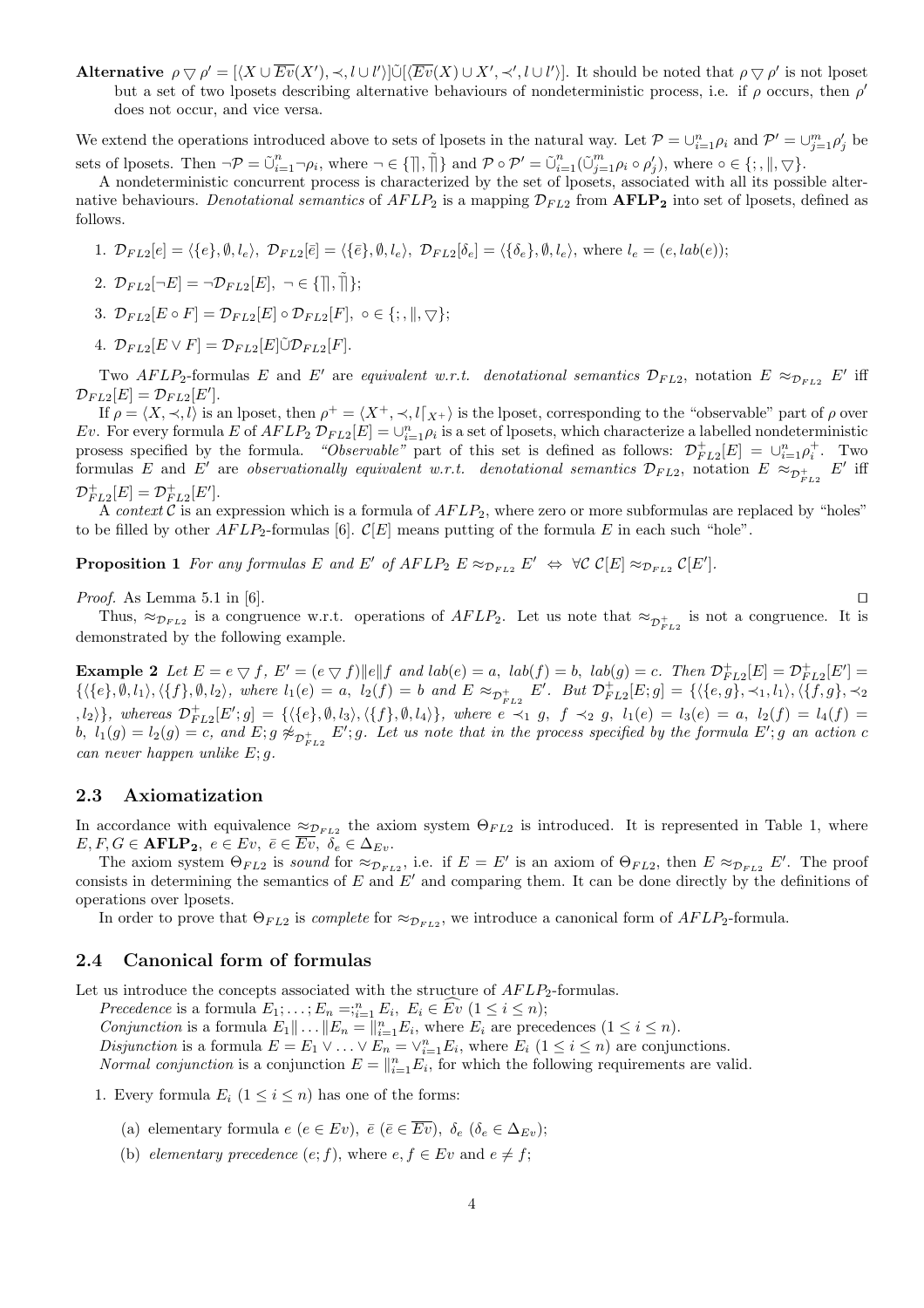| 1. Associativity                                                                            | 5. Structural properties                                         |
|---------------------------------------------------------------------------------------------|------------------------------------------------------------------|
| 1.1 $E  (F  G) = (E  F)  G$                                                                 | 5.1 $\bar{e}$ ; $E = \bar{e}    E$                               |
| 1.2 $E \bigtriangledown (F \bigtriangledown G) = (E \bigtriangledown F) \bigtriangledown G$ | 5.2 $E; \bar{e} = E    \bar{e}$                                  |
| 1.3 $E \vee (F \vee G) = (E \vee F) \vee G$                                                 | 5.3 $E  (E;F) = (E;F)$                                           |
| 1.4 $E$ ; $(F; G) = (E; F); G$                                                              | 5.4 $F  (E;F) = (E;F)$                                           |
| 2. Commutativity                                                                            | 5.5 $E; F; G = (E; F)    (F; G)$                                 |
| 2.1 $E  F = F  E$                                                                           | 5.6 $(E; F)$ $  (F; G) = (E; F)   (F; G)   (E; G)$               |
| 2.2 $E \bigtriangledown F = F \bigtriangledown E$                                           | 5.7 $E  E = E$                                                   |
| 2.3 $E \vee F = F \vee E$                                                                   | 5.8 $E \vee E = E$                                               |
| 3. Distributivity                                                                           | 5.9 $E \vee F = E$ , if $F \triangleleft E$ (a concept of strict |
| 3.1 $(E  F); G = (E;G)  (F;G)$                                                              | $prefix \triangleleft for formulas will be defined further)$     |
| 3.2 $E$ ; $(F  G) = (E; F)  (E; G)$                                                         | 6. Axioms for deadlocked events and $\parallel$                  |
| 3.3 $(E \vee F); G = (E; G) \vee (F; G)$                                                    | 6.1 $e \parallel \bar{e} = \delta_e$                             |
| 3.4 $E: (F \vee G) = (E; F) \vee (E; G)$                                                    | 6.2 $e; e = \delta_e$                                            |
| 3.5 $(E \vee F)$ $\Vert G = (E \Vert G) \vee (F \Vert G)$                                   | 6.3 $e \parallel \delta_e = \delta_e$                            |
| 3.6 $E \bigtriangledown (F \Vert G) = (E \bigtriangledown F) \Vert (E \bigtriangledown G)$  | 6.4 $\delta_e$ ; $E = \delta_e   (  E)$                          |
| 4. Axioms for $\triangledown$ and $\Vert$                                                   | 6.5 $E; \delta_e = E    \delta_e$                                |
| 4.1 $E \bigtriangledown F = (E \  (\ F)) \vee ((\ E)\ F)$                                   | 6.6 $\delta_e   (\rVert E) = \delta_e   (\rVert E)$              |
| 4.2 $\ (E\ F) = (\ E\  \ F)$                                                                | 6.7 $\mathbb{R}e = \delta_e$                                     |
| 4.3 $\  (E \vee F) = (\  E) \vee (\  F)$                                                    | 6.8 $\mathbb{\bar{e}} = \delta_e$                                |
| 4.4 $\ (E;F)=(\ E)\ (\ F)$                                                                  | 6.9 $\mathcal{A}_{e} = \delta_{e}$                               |
| 4.5 $\ \hat{e} = \bar{e}\ $                                                                 | 6.10 $  E  F  = (  E  E  )(  F)$                                 |
| 4.6 $\left  \bar{e} = \bar{e} \right $                                                      | 6.11 $\ (E;F)=(\ E)\ (\ F)$                                      |
| 4.7 $\mathcal{b}_e = \bar{e}$                                                               | 6.12 $\ (E \vee F) = (\ E) \vee (\ F)$                           |

Table 1: Axiom system  $\Theta_{FL2}$ 

- 2. If there is a formula  $E_i$   $(1 \leq i \leq n)$   $\delta_e$   $(\delta_e \in \Delta_{Ev})$ , then there is not another one  $E_j$   $(1 \leq j \leq n)$  s.t.  $E_j = \bar{f} \; (\bar{f} \in \overline{Ev});$
- 3. For any formulas  $E_i$  and  $E_j$   $(1 \leq i \neq j \leq n)$  s.t.  $Ev(E_i) \cap Ev(E_j) \neq \emptyset$ ,  $E_i$  and  $E_j$  have a form of different elementary precedences;
- 4. For any pair  $E_i = (e; f)$  and  $E_j = (f; g)$   $(1 \leq i \neq j \leq n)$  there exists a formula  $E_k = (e; g)$   $(1 \leq k \leq n)$ describing the transitive closure of the precedence relation for events  $e, f$  and  $g$ .

Let E and F be normal conjunctions. A formula E is a *strict prefix* of F, notation  $E \triangleleft F$ , if the following requirements are satisfied.

- 1.  $cont^+(E) \subset cont^+(F)$ ;
- 2. elementary precedence  $(e; f)$  is a conjunctive member of F and  $f \in cont^+(E)$  iff  $(e; f)$  is a conjunctive member of  $E$ ;
- A formula E is a prefix of F, notation E $\triangle F$ , if  $E \triangleleft F$  or  $E \simeq F$ .

**Example 3** In the formula  $(e||g||\bar{f}||\bar{h}||\bar{k}) \vee (g||\delta_e||\delta_f||\delta_h||\delta_k) \vee (e||\delta_f||\delta_g||\delta_h||\delta_k) \vee ((f; h)||(f; k)||\bar{e}||\bar{g})$  the second and third conjunctions are strict prefixes of the first one.

A formula E is in *canonical form*, if it is a disjunction  $E = \vee_{i=1}^{n} E_i$  and the following conditions are satisfied.

- 1.  $E_i$   $(1 \leq i \leq n)$  is a normal conjunction;
- 2. for any  $E_i$  and  $E_j$   $(1 \leq i \neq j \leq n)$   $E_i \not\cong E_j$ ;
- 3. for any  $E_i$  and  $E_j$   $(1 \leq i \neq j \leq n) \neg (E_i \triangleleft E_j \vee E_j \triangleleft E_i)$ .

Each disjunctive member of canonical form characterizes one of the possible alternative behaviours of the nondeterministic process specified by the formula and has a special form practically coinciding with lposet corresponding to this behaviour.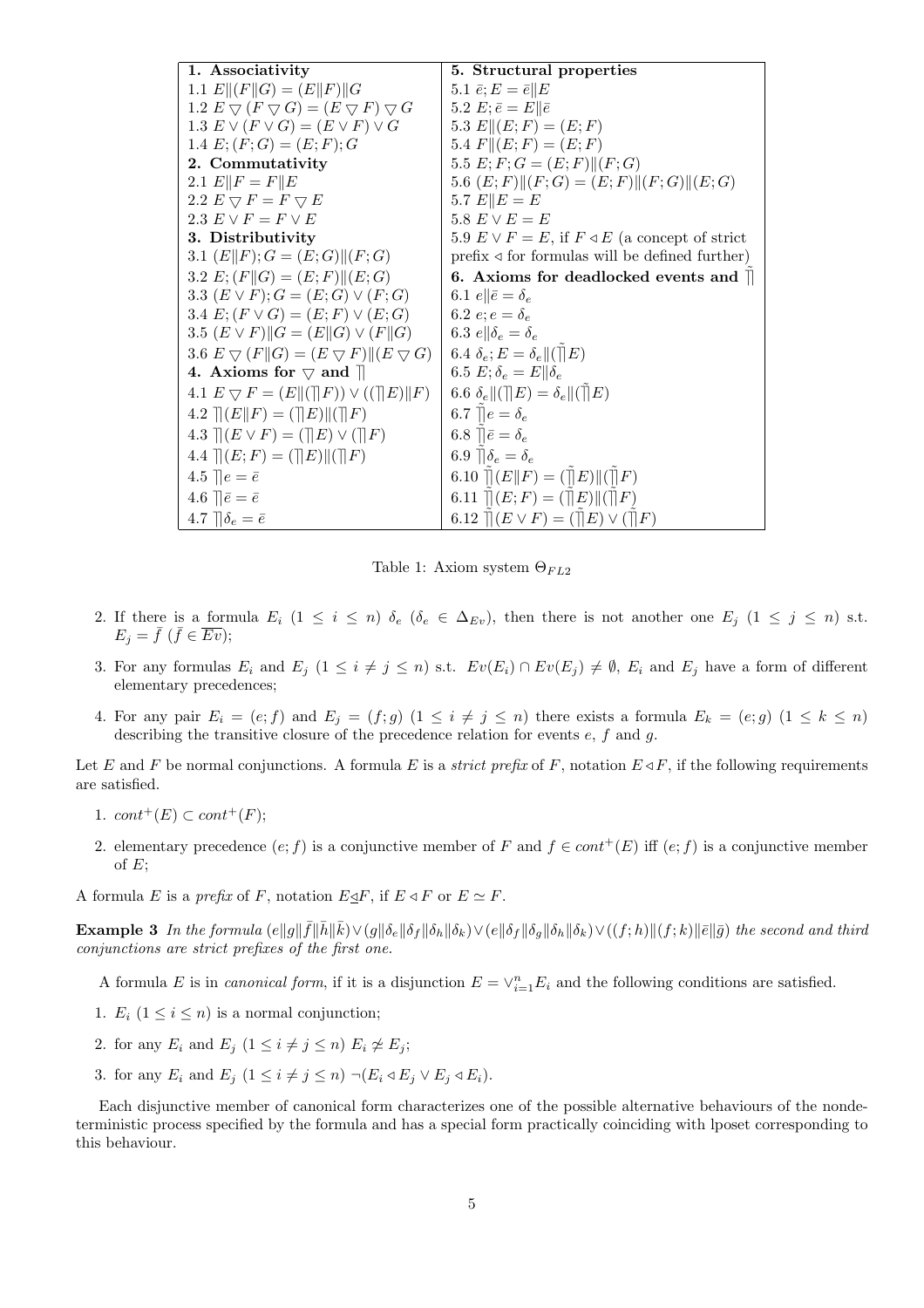**Example 4** The formula  $(e||g||\bar{f}||\bar{h}||\bar{k}) \vee ((f; h)||(f; k)||\bar{e}||\bar{g})$  is in canonical form which is the representation of two lposets corresponding to the deterministic (sub)processes of the nondeterministic process specified by the formula.

A notation  $E = \bigoplus_{F \in L_2} E'$  means that the equation may be proved using the axiom system  $\bigoplus_{F \in L_2} E'$ . The following theorems present the required completeness result for  $\Theta_{FL2}$ .

**Theorem 1** Every formula of  $AFLP_2$  may be proved equal to unique up to isomorphism canonical form using  $\Theta_{FL2}$ .

*Proof.* As Theorem 6.1 in [6].  $\square$ 

We will denote a set of all canonical forms of formula E by  $canon(E)$ . Canonical forms from  $canon(E)$  coicide up to associativity and commutativity rules for  $\vee$  and  $\parallel$ .

**Theorem 2** For any formulas E and E' of AFLP<sub>2</sub> the following statement is valid:  $E \approx_{D_{FL2}} E' \Leftrightarrow E =_{\Theta_{FL2}} E'$ .

*Proof.* As Theorem 6.2 in [6].  $\square$ 

Hence, we can find whether any two formulas E and E' of  $AFLP_2$  equivalent w.r.t. denotational semantics. To do this, it is sufficient to reduce them to their canonical forms  $F$  and  $F'$  and check them by isomorphism.

The author proposed in [18] the term rewriting system  $RWS_2$  and wrote program CANON based on it to automatically transform any  $AFP_2$ -formula into canonical form. We can use CANON also in  $AFLP_2$  to check automatically formulas of the algebra by equivalence  $\approx_{\mathcal{D}_{FL2}}$  using their canonical forms which may be obtained as outputs of CANON.

## 2.5 Operational semantics

A transition system is a quadruple  $TS = \langle S, L, \rightarrow, s_{TS} \rangle$ , where:

- $S$  is a set of *states*;
- $L$  is a set of *labels*;
- $\rightarrow \subseteq S \times L \times S$  is a set of transitions;
- $s_{TS} \in S$  is an *initial state*.

The transition  $(s, a, \tilde{s})$  will be denoted by  $s \stackrel{a}{\longrightarrow} \tilde{s}$ . We will consider only *finite* transition systems, i.e. systems having finite sets of states.

Let us consider the following transition system over  $AFLP_2$ -formulas. If F is  $AFLP_2$ -formula which is in canonical form (or it is canonical form, for short), then  $TS(F) = \langle AFLP_2 \cup \{v\}, AFLP_2, \rightarrow_{TS} F \rangle$ , where:

- A set of states,  $\text{AFLP}_2 \cup \{\nu\}$ , consists of  $AFLP_2$ -formulas supplemented by special symbol of "empty" formula  $\nu$ , denoting the process which does nothing and successfully terminates. For any  $AFLP_2$ -formula E the folowing equations are supposed:  $E\|\nu = \nu\|E = E$  and  $cont(\nu) = \emptyset$ .
- A set of labels consists of conjunctions of  $AFLP_2$  over alphabet Ev. Each such conjunction G is a representation of lposet  $\rho_G = \langle cont(G), \prec_G^{\star}, l_G \rangle$ , where  $e \prec_G f \Leftrightarrow (e; f)$  is a conjunctive member of G, and  $\prec_G^{\star}$  is a transitive closure of  $\prec_G$ .
- A transition  $E \stackrel{G}{\longrightarrow} \tilde{E} \in \to_{TS}$  represents the transformation of the formula E into  $\tilde{E}$  as a result of execution of lposet  $\rho_G$ .
- An initial state of the transition system is  $F$ .

The set of transitions of  $TS(F)$  is defined by the following inference rules.

1. Elementary event

1.1  $e \xrightarrow{e} \nu$ 

2. Elementary precedence

2.1  $e; f \stackrel{e}{\longrightarrow} f$ 2.2  $e; f \stackrel{e;f}{\longrightarrow} \nu$ 

3. Concurrency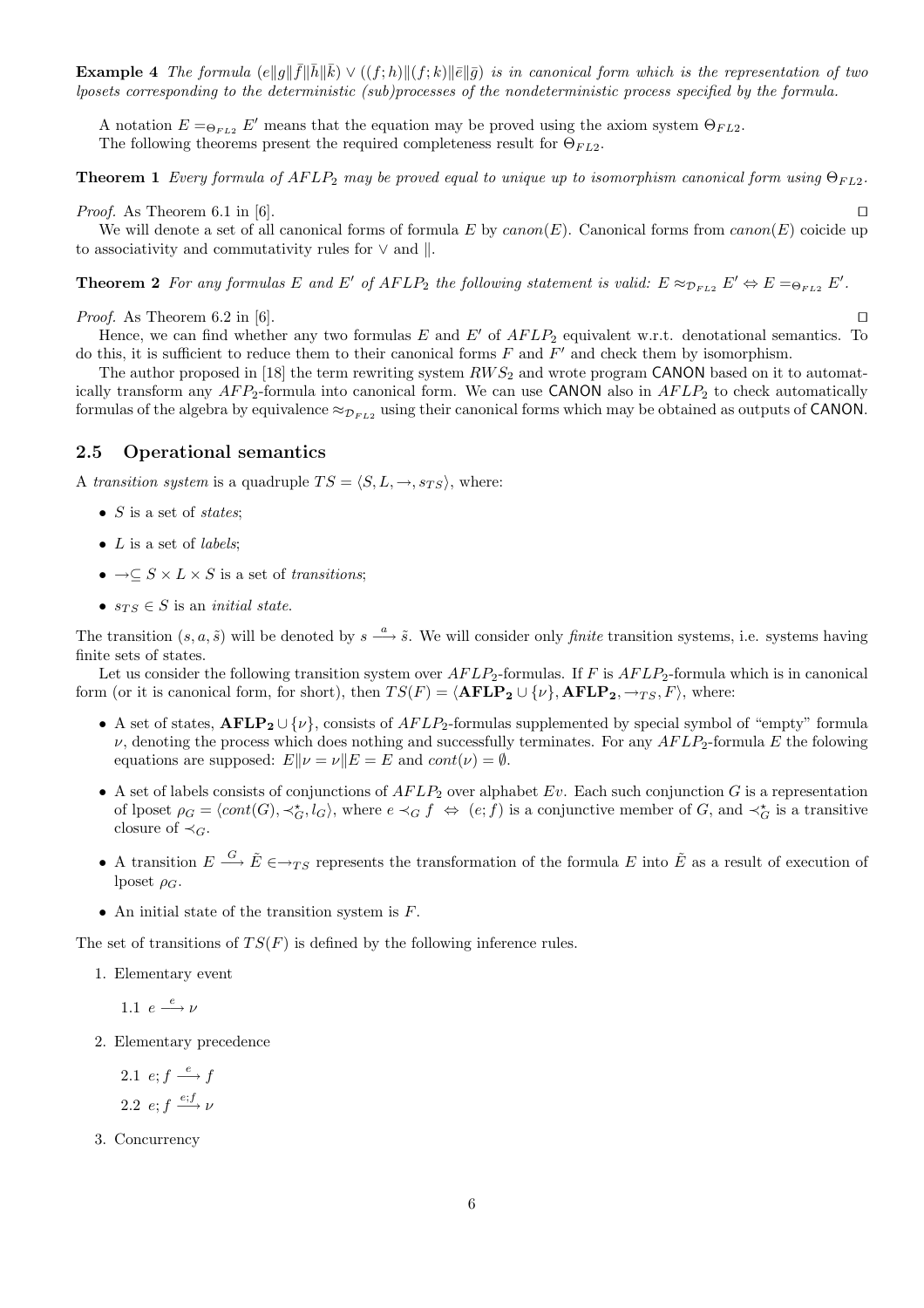3.1 
$$
\frac{E \xrightarrow{G} \tilde{E}}{E \| F \xrightarrow{G} \tilde{E} \| F} cont(G) \cap cont(F) = \emptyset
$$
  
3.2 
$$
\frac{F \xrightarrow{G} \tilde{F}}{E \| F \xrightarrow{G} E \| \tilde{F}} cont(G) \cap cont(E) = \emptyset
$$
  
3.3 
$$
\frac{E \xrightarrow{G} \tilde{E}, F \xrightarrow{H} \tilde{F}}{E \| F \xrightarrow{G} \tilde{E} \| \tilde{F}} cont(G) \cap cont(\tilde{F}) = \emptyset, cont(H) \cap cont(\tilde{E}) = \emptyset
$$

4. Disjunction

4.1 
$$
\frac{E \xrightarrow{G} \tilde{E}}{E \vee F \xrightarrow{G} \tilde{E}}
$$
 cont(G)  $\not\subseteq$  cont(F)  
\n4.2  $\frac{F \xrightarrow{G} \tilde{F}}{E \vee F \xrightarrow{G} \tilde{F}}$  cont(G)  $\not\subseteq$  cont(E)  
\n4.3  $\frac{E \xrightarrow{G} \tilde{E}, F \xrightarrow{H} \tilde{F}}{E \vee F \xrightarrow{G} \tilde{E} \vee \tilde{F}}$  canon(G)  $\simeq$  canon(H)

Let  $TS(F) = \{G \mid \exists \tilde{F} : F \stackrel{G}{\longrightarrow} \tilde{F} \}$  be a set of formulas of  $TS(F)$ . If  $F \stackrel{G}{\longrightarrow} \tilde{F}$  is a transition of  $TS(F)$ , and no inference rule is applied to  $\tilde{F}$ , then  $\tilde{F}$  is a terminal formula, and G is a maximal formula of  $TS(F)$ . It is easy to see that  $\tilde{F}$  is either v or conjunction of symbols from  $\overline{Ev}$  or  $\Delta_{Ev}$  and  $cont(G) \subseteq Ev$ . A terminal formula of  $TS(F)$  contains the information about events which cannot happen in present behaviour of the nondeterministic process specified by F. Let us denote by  $\mathbf{TS}_{\text{max}}(F)$  a set of maximal formulas of  $TS(F)$ .

An operational semantics of  $AFLP_2$  is a mapping  $\mathcal{O}_{FL2}$  from  $\text{AFLP}_2$  into set of lposets which is defined as follows. Let E be a formula of  $AFLP_2$  and  $F \in canon(E)$ . Then  $\mathcal{O}_{FL2}[E] = \{ \rho_{G \parallel \tilde{F}} \mid G \in \mathbf{TS}_{\mathbf{max}}(F) \& F \stackrel{G}{\longrightarrow} \tilde{F} \}$ . For any formula E of  $AFLP_2 \mathcal{O}_{FL2}[E] = \bigcup_{i=1}^n \rho_i$  is a set of lposets which characterize the labelled process specified by the formula. Therefore, the definition of operational semantics does not depend on concrete canonical form  $F$  of formula E.

"Observable" part of the set is defined as follows:  $\mathcal{O}_{FL2}^+[E] = \cup_{i=1}^n \rho_i^+$ .

Given a normal conjunction E of  $AFLP_2$ .  $E^+$  denotes a formula which is a result of removing the symbols of  $\overline{Ev} \cup \Delta_{Ev}$  from E. Formally,  $E^+$  is defined as follows.

- 1.  $e^+ = e$ ,  $\bar{e}^+ = \delta_e^+ = \nu$ ,
- 2.  $(e; f)^+ = e; f$ ,
- 3.  $(E \circ F)^{+} = E^{+} \circ F^{+}$ ,  $\circ \in \{ \parallel, \vee \}.$

The following proposition is devoted to the interrelation between maximal formulas of  $TS(F)$  and disjunctive members of F.

**Proposition 2** Let  $F = \vee_{i=1}^{n} F_i$  be canonical form. Then:

- 1. For any  $G \in \mathbf{TS}_{\max}(F)$  and terminal formula  $\tilde{F}$  with  $F \stackrel{G}{\longrightarrow} \tilde{F}$  there exists a disjunctive member  $F_j$   $(1 \leq j \leq n)$ of F s.t.  $G\Vert \tilde{F} \simeq F_i$ .
- 2. For any disjunctive member  $F_j$  of F there exist  $G \in \mathbf{TS_{max}}(F)$  and terminal formula  $\tilde{F}$  with  $F \stackrel{G}{\longrightarrow} \tilde{F}$  s.t.  $G\Vert \tilde{F} \simeq F_i$ .

#### Proof.

- 1. We have  $\vee_{i=1}^{n} F_i \stackrel{G}{\longrightarrow} \tilde{F}$ . Since  $\tilde{F}$  does not contain disjunction operations, rules 4.1 and 4.2 were applied several times to  $\vee_{i=1}^{n} F_i$ . Consequently,  $\exists j \ (1 \leq j \leq n)$   $F_j \stackrel{G}{\longrightarrow} \tilde{F}$ . Since  $cont(G) \subseteq Ev$  and  $cont(\tilde{F}) \subseteq \overline{Ev} \cup \Delta_{Ev}$ ,  $F_j \simeq F_j^+ \| \tilde{F} \longrightarrow \tilde{F}$ . By rule 3.1 we have  $F_j^+ \longrightarrow \nu$ . It is easy to prove with induction by structure of formulas that for some normal conjunction  $E, E \stackrel{G}{\longrightarrow} \nu$  implies  $E = G$ . In our case we have  $F_j^+ = G$ . Thus,  $F_j \simeq F_j^+ \|\tilde{F} = G\|\tilde{F}.$
- 2. Obviously,  $F_j^+$  $\frac{F_j^+}{\longrightarrow}$  *v*. For conjunction  $\tilde{F}$  of symbols from  $cont^-(F_j)$  or  $\Delta_{cont}(F_j)$  (since symbols from  $\overline{Ev}$ and  $\Delta_{Ev}$  may not occur in  $F_j$  together) we have  $F_j \simeq F_j^+ \|\tilde{F}$ . By rule 3.1  $F_j^+ \|\tilde{F} \stackrel{F_j^+}{\longrightarrow} \tilde{F}$ . Consequently,  $F_j \stackrel{F_j^+}{\longrightarrow} \tilde{F}$ . By rules 4.1, 4.2  $\vee_{i=1}^n F_i \stackrel{F_j^+}{\longrightarrow} \tilde{F}$ , since for disjunctive members of canonical form the following is valid:  $cont(F_k) \nsubseteq cont(F_l)$  (1 ≤ k ≠ l ≤ n). Therefore,  $F_j^+ = G \in \mathbf{TS}_{\mathbf{max}}(F)$ .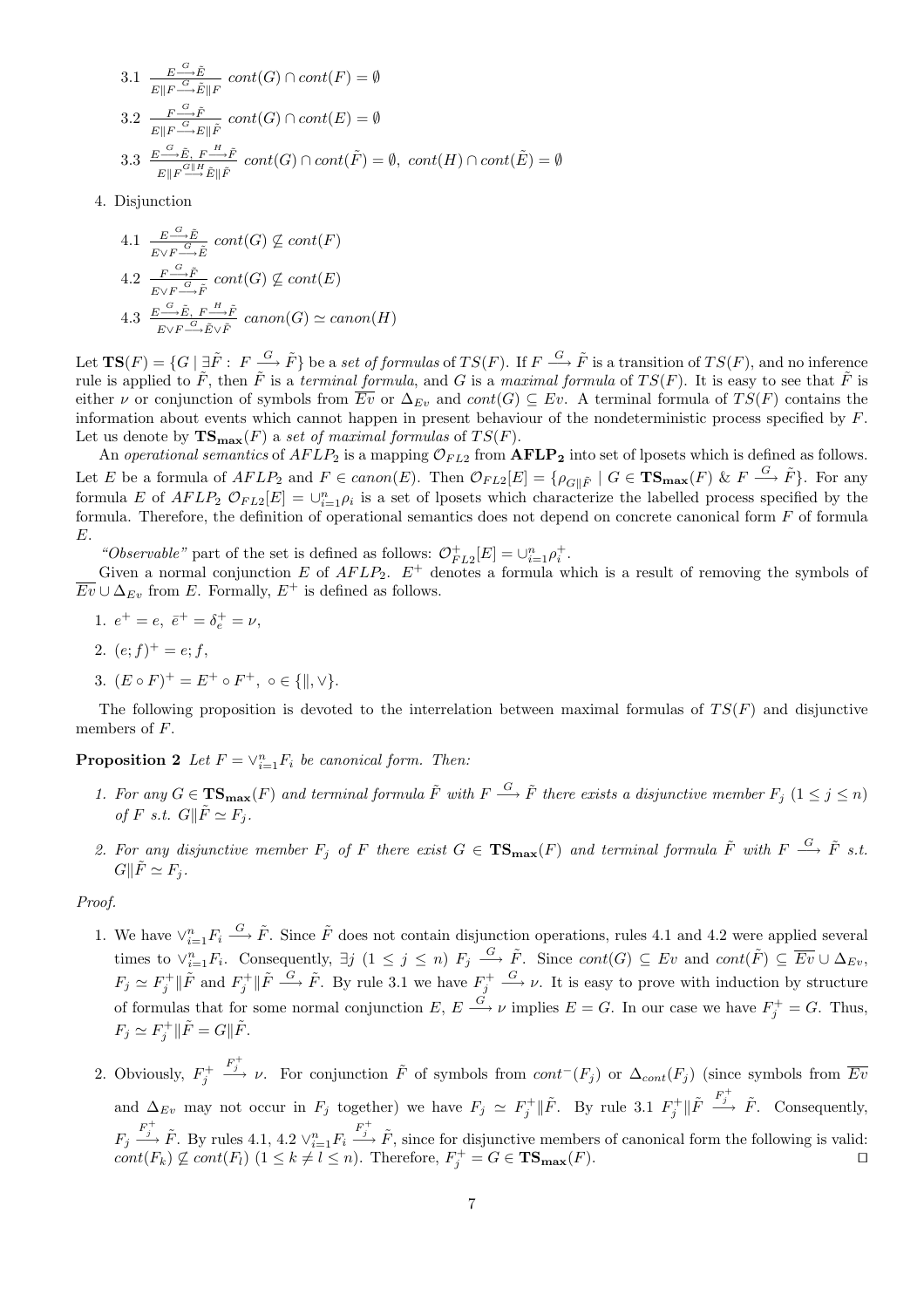The following proposition says about interrelation between observable part of  $\mathcal{O}_{FL2}[E]$  and set of maximal formulas of  $TS(F)$  for  $F \in canon(E)$ .

**Proposition 3** Let E be a formula of  $AFLP_2$  and  $F \in \text{canon}(E)$ . Then  $\mathcal{O}_{FL2}^+[E] = \{ \rho_G \mid G \in \mathbf{TS}_{\text{max}}(F) \}.$ 

*Proof.* Let  $\rho_{G \parallel \tilde{F}} \in \mathcal{O}_{FL2}[E]$ . Since  $cont(G) \subseteq Ev$  and  $cont(\tilde{F}) \subseteq \overline{Ev} \cup \Delta_{Ev}$ , we have  $(G \parallel \tilde{F})^+ = G$ . Consequently,  $\rho_{G\|\tilde{F}}^+ = \rho_{(G\|\tilde{F})^+} = \rho_G.$ 

Now we can present the main result concerning the interrelation between denotational and operational semantics of  $AFLP_2$ .

**Theorem 3** Let E be a formula of  $AFLP_2$ . Then  $\mathcal{O}_{FL2}[E] = \mathcal{D}_{FL2}[E]$ .

*Proof.* Let  $F = \vee_{i=1}^{n} F_i \in canon(E)$ . By definition of canonical form the following equation takes place:  $\mathcal{D}_{FL2}[E] =$  $\cup_{i=1}^n \rho_{F_i}$ . Let  $\rho_{G\parallel \tilde{F}} \in \mathcal{O}_{FL2}[E]$ . By Proposition 2 there exists a disjunctive member  $F_j$   $(1 \leq j \leq n)$  of F s.t.  $G\parallel \tilde{F} \simeq F_j$ . Hence,  $\rho_{G\|\tilde{F}} = \rho_{F_j}$ , and we have  $\mathcal{O}_{FL2}[E] \subseteq \mathcal{D}_{FL2}[E]$ . The backward inclusion is proved analogously.

# 3 Equivalences on weakly labelled A-nets

Algebra  $AFP_0$  is dual to  $AFP_2$  descriptive calculus [5]. Its formulas specify finite A-nets which can form a semantic domain for a subclass of "structured" formulas of  $AFP_2$  (i.e. formulas over Ev with operations  $\bigtriangledown, \big \|$ , ;, in our terminology). The labelling on  $AFP_0$ -formulas may be introduced and a new algebra  $AFLP_0$  may be obtained as a result. Then formulas of  $AFLP<sub>0</sub>$  will specify finite weakly labelled A-nets (i.e. A-nets having labelling function which may be noninjective).

Formally, A-net [12, 10] is an acyclic ordinary strictly labelled net  $N = \langle P_N, T_N, F_N, l_N, M_N \rangle$  with the following properties.

- 1.  $\forall p \in P_N$  ( $\mathbf{P}_p \neq \emptyset$ )  $\lor$  ( $p^{\bullet} \neq \emptyset$ ), i.e. there are no isolated places;
- 2.  $\forall p, q \in P_N$  ( $\bullet p = \bullet q$ )  $\& (p \bullet q \bullet) \Rightarrow p = q$ , i.e. there are no "superfluous" places;
- 3.  $\forall t \in T_N$  ( $\mathbf{e}_t \neq \emptyset$ ) $\&(\mathbf{e}_t \neq \emptyset)$ , i.e. all transitions have input and output places;
- 4.  $\forall x \in P_N \cup T_N \mid \{y \mid y \prec_N x\}\mid <\infty$ , i.e. the set of causes is finite (here  $\prec_N = F_N^*$  is a transitive closure of  $F_N$ );
- 5.  $\forall p \in P_N \ \forall t, u \in T_N \ t, u \in \bullet p \Rightarrow t \text{ al } u$ , i.e. transitions with common output place are alternative;
- 6.  $M_N = \{p \in P_N \mid \bullet p = \emptyset\}$ , i.e. an initial marking is a set of input places of the net.

The *alternative* relation, denoted by al, is defined as follows. Let  $t, u \in T_N$  for A-net N. t al u, if the following requirements are valid.

- 1.  $(t \nless w u) \& (u \nless w t)$ ;
- 2.  $(^{\bullet}t \cap ^{\bullet}u \neq \emptyset) \vee (\exists p \in ^{\bullet}t \ \forall t' \in ^{\bullet}p \ t' \text{ al } u) \vee (\exists q \in ^{\bullet}u \ \forall u' \in ^{\bullet}q \ t \text{ al } u') \vee (t = u).$

Let us note that in original definition [12] A-nets are considered as nonlabelled, that corresponds to the requirement of strict labelling in present definition (i.e. no two different transitions have the same label). Since we will consider nets having only finite processes, item 4 of A-nets definition may be ignored. Items 5 and 6 of the definition imply a safeness of A-nets.

Let us define a mapping  $\Psi_L : \mathbf{AFLP_0} \to \mathbf{AFLP_2}$  as follows.

- 1.  $\Psi_L(e) = e$ ,
- 2.  $\Psi_L(E;_{FL0} F) = E;_{FL2} F$
- 3.  $\Psi_L(E||_{FLO}F) = E||_{FL2}F,$
- 4.  $\Psi_L(E \nabla_{FL0} F) = E \nabla_{FL2} F$ .

Symbol "FL0" marks the operations of  $AFLP_0$ , and symbol "FL2" is used for  $AFLP_2$  ones. Denotational semantics of  $AFLP_0$  is a mapping  $\mathcal{D}_{FLO}$ , which associates with every formula E of the algebra a set of maximal C-subnets (O-subnets, in terms of [5]) of finite A-net N, specified by the formula. Let us note that with every causal net  $C = \langle P_C, T_C, F_C, l_C \rangle$  we can associate lposet  $\rho_C = \langle T_C, \prec_C \cap (T_C \times T_C), l_C \rangle$ .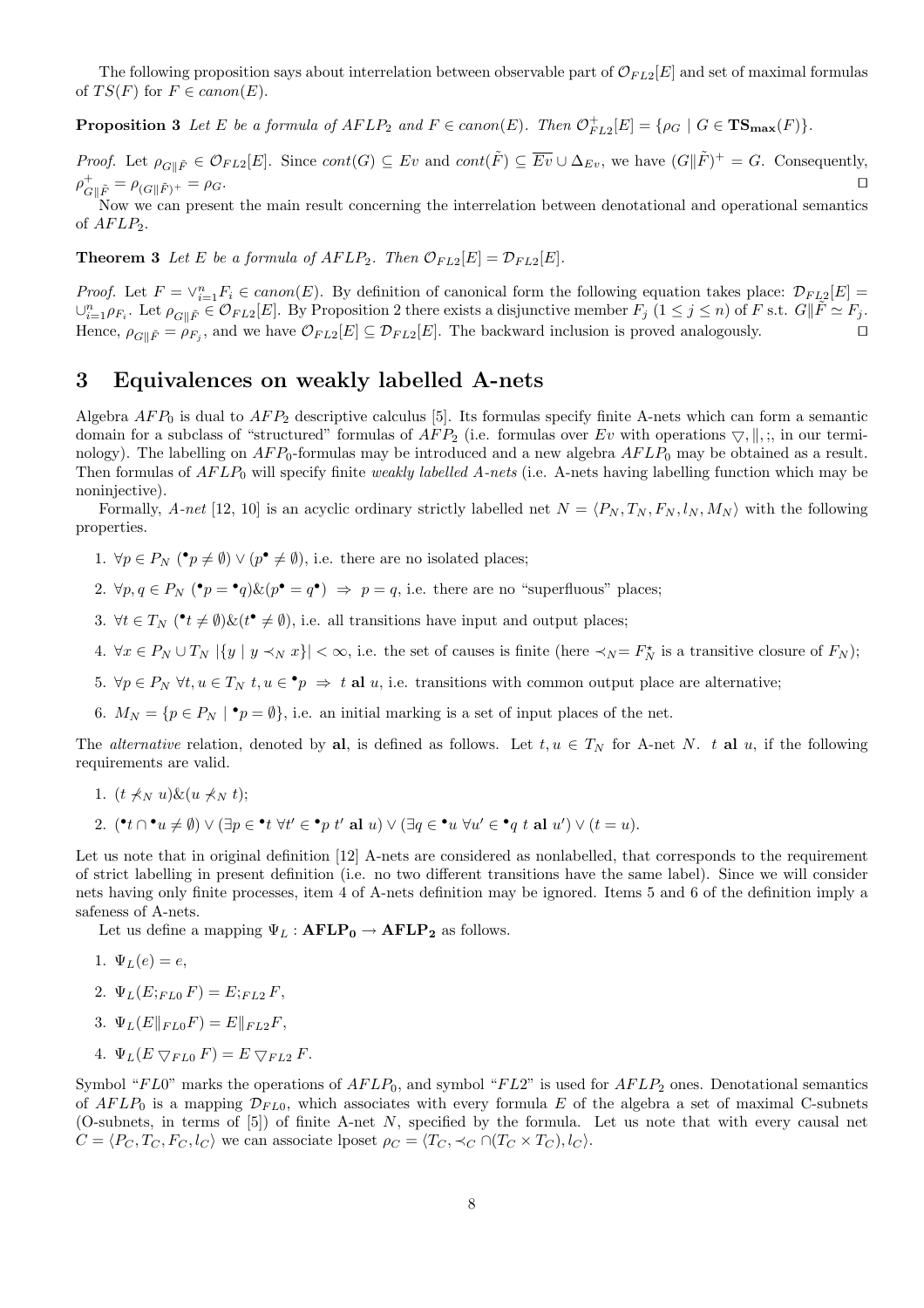**Theorem 4** Let E be a formula of  $AFLP_0$  and F be a formula of  $AFLP_2$  s.t.  $F = \Psi_L(E)$ . Then  $\{\rho_C \mid C \in$  $\mathcal{D}_{FL0}[E]\} = \mathcal{D}_{FL2}^{+}[F].$ 

*Proof.* As Theorem 4.3 in [5], taking into account the information about labelling of E and F.

Hence, with every formula  $E$  of  $AFLP_0$  which specifies finite weakly labelled A-net  $N$ , we can associate the formula  $F$  of  $AFLP_2$  s.t. the set of lposets of maximal C-subnets of N coincides with the set of lposets of maximal deterministic (sub)processes of the nondeterministic process specified by  $F$ . Let us note that the result of the theorem is valid for any (not only maximal) initial C-subnets of N and for any deterministic processes specified by  $F$ . In such a case initial deterministic processes will correspond to initial C-subnets.

Let us note also that a mapping  $\Psi_L$  only replaces operations of  $AFLP_0$  by  $AFLP_2$  ones. Consequently, if we have finite weakly labelled A-net N specified by  $AFLP_0$ -formula E, we can analyze its behaviour by means of the same  $AFLP_2$ -formula E.

**Example 5** Let us consider  $AFLP_2$ -formulas E and E' which are associated with nets N and N' in Figures 1 and 2. Let  $lab(e) = lab(e_i) = a$ ,  $lab(f) = lab(f_i) = b$ ,  $lab(g) = lab(g_i) = c$ ,  $lab(h) = lab(h_i) = d$   $(1 \le i \le 3)$ .

- In Figure 1(a)  $E = e||f, E' = (e_1; f_1) \nabla (e_2; f_2).$
- In Figure 1(b)  $E = (e_1; f) \bigtriangledown e_2$ ,  $E' = e; f$ .
- In Figure 1(c)  $E = (e; f_1) || (f_1 \nabla f_2), E' = e|| f.$
- In Figure 1(d)  $E = (e; f) || e, E' = e; f.$
- In Figure  $1(e) E = (e; f) || (g; h), E' = (e; (f_1 \nabla f_2)) || (e; (f_2 \nabla h_1)) || (g; (f_2 \nabla h_1)) || (g; (h_1 \nabla h_2)) || (f_1 \nabla h_2).$
- In Figure 2(a)  $E = ((e_1 \nabla e_2); f_1) || (f_1 \nabla f_2) || e_1 || e_2 || f_2, E' = ((e_1; f_1) \nabla (e_2; f_3)) || (f_1 \nabla f_2) || (e_2 \nabla f_2) || e_1 || f_3.$
- In Figure 2(b)  $E = (e; f; h) || (e; g_2) || (g_1 \nabla g_2) || f || g_1, E' = (e; (f_1 \nabla f_2); h) || (e; g_2) || (f_2 \nabla g_1) || (g_1 \nabla g_2) || f_1$ .
- In Figure 2(c)  $E = e$ ,  $E' = e_1 \nabla e_2$ .
- In Figure 2(d)  $E = (e \nabla f) ||e|| f$ ,  $E' = (e \nabla f) ||(e; q)|| (f; q)$ .

In [19, 20, 21] a wide set of equivalences (considered in the literature as well as proposed by the author) was examined on nets. These equivalences may be partitioned as follows. Trace equivalences: interleaving (denoted by  $\equiv_i$ ) [9], step ( $\equiv_s$ ) [16], partial word ( $\equiv_{pw}$ ) [19], pomset ( $\equiv_{pom}$ ) [8] and process ( $\equiv_{pr}$ ) [19]. Bisimulation equivalences: interleaving  $(\underline{\leftrightarrow}_i)$  [15], step  $(\underline{\leftrightarrow}_s)$  [14], partial word  $(\underline{\leftrightarrow}_{pw})$  [23], pomset  $(\underline{\leftrightarrow}_{pom})$  [2] and process  $(\underline{\leftrightarrow}_{pr})$  [1]. STbisimulation equivalences: interleaving  $(\triangle_{iST})$  [8], partial word  $(\triangle_{pwsT})$  [23], pomset  $(\triangle_{pomsT})$ [23] and process  $(\leftrightarrow_{prST})$  [19]. History preserving bisimulation equivalences: partial word  $(\leftrightarrow_{pwh})$  [19], pomset  $(\leftrightarrow_{pomb})$  [17] and process  $(\underline{\leftrightarrow}_{prh})$  [19].

Since then we considered the following equivalence notions. Conflict respecting equivalences: prime event structure (PES) ( $\equiv_{pes}$ ) and occurrence ( $\equiv_{occ}$ ) [8]. Isomorphism ( $\simeq$ ) is a coincidence of nets up to renaming of places and transitions. The author proved that correlation of all the equivalences is depicted by graph in Figure 4 without  $\approx_{D_{FL2}}$ and  $\approx_{\mathcal{D}_{FL2}^+}$ . No additional nontrivial arrow may be added in the graph.

Now we will consider the equivalences on weakly labelled A-nets. Unlike A-nets, where most of the equivalence notions are merged, interrelation of the equivalences on weakly labelled A-nets is as well as on nets without any restrictions and it may be represented by the same graph.

Theorem 5 Let N and N<sup>0</sup> be weakly labelled A-nets and ↔∈ {≡, ↔, '}, ?, ?? ∈ {i, s, pw, pom, pr, iST, pwST, pomST,  $prST, pwh, pomb, prh, pes, occ$ . Then  $N \leftrightarrow_{\star} N' \Rightarrow N \leftrightarrow_{\star \star} N'$  iff there exists a directed path from  $\leftrightarrow_{\star}$  to  $\leftrightarrow_{\star \star}$  in the graph in Figure 4 (without  $\approx_{\mathcal{D}_{FL2}}$  and  $\approx_{\mathcal{D}_{FL2}^+}$ ).

*Proof.*  $\Leftarrow$  By Theorem 1 in [19, 20].

- $\Rightarrow$  The absence of additional nontrival arrows is proved by the following examples on weakly labelled A-nets.
- In Figure 1(a)  $N \rightarrow iN'$ , but  $N \not\equiv_s N'$ , since only in N actions a and b can be executed concurrently.
- In Figure 1(e)  $N \rightarrow_{iST} N'$ , but  $N \not\equiv_{pw} N'$ , since the net N corresponds to pomset s.t. even less sequential pomset cannot be executed in  $N'$ .
- In Figure 1(c)  $N \rightarrow_{pwh} N'$ , but  $N \not\equiv_{pom} N'$ , since only in N action b can depend on a.
- In Figure 1(d)  $N \equiv_{pes} N'$ , but  $N \not\equiv_{pr} N'$ , since only in N a-labelled transition has additional output place.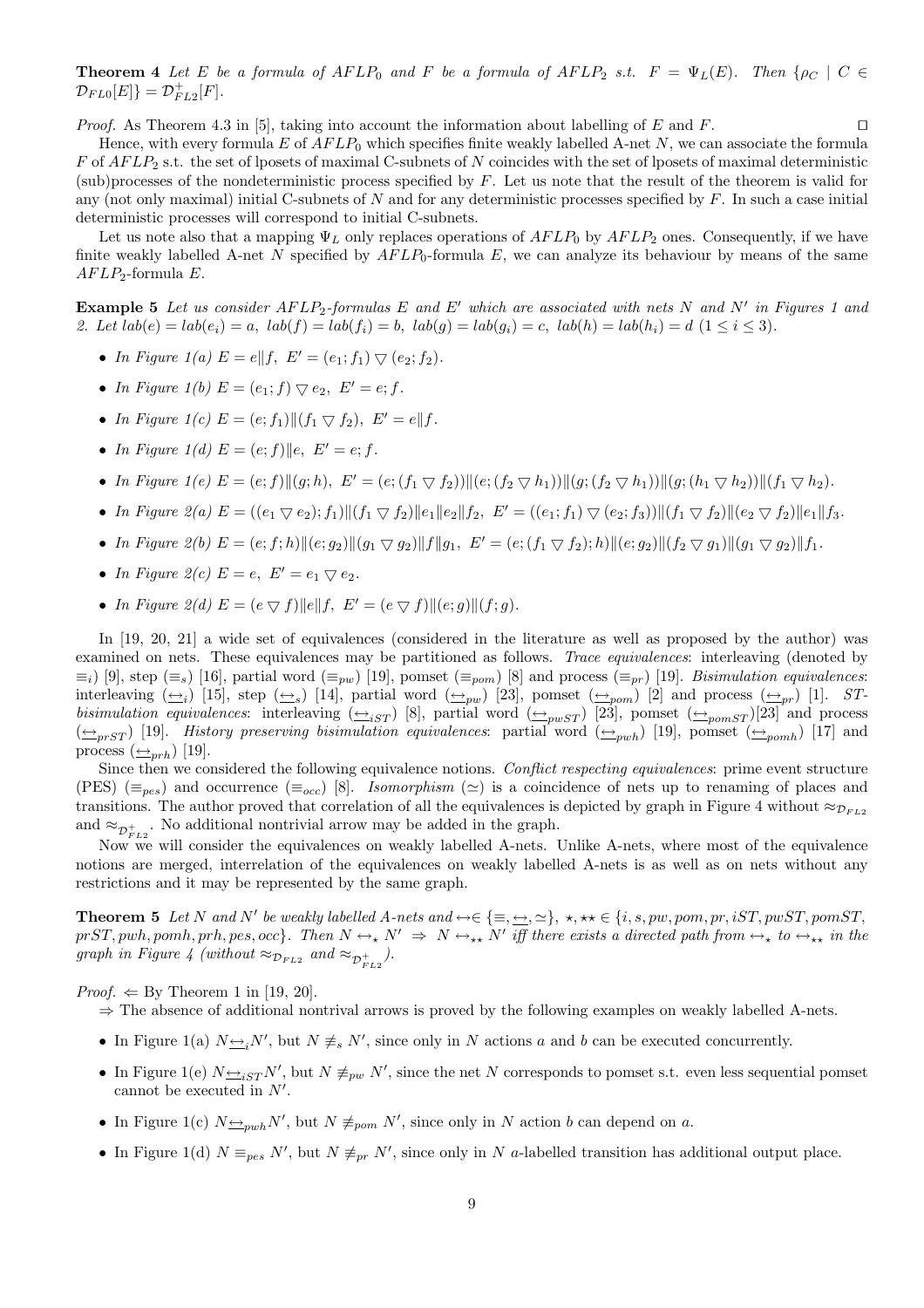- In Figure 1(b)  $N \equiv_{pr} N'$ , but  $N \not\equiv_i N'$ , since only in N action a can happen so that b cannot happen after it.
- In Figure 2(a)  $N \rightarrow p r N'$ , but  $N \not\equiv_{i} s T N'$ , since only in N' action a can begin working so that no b can start unless a finishes.
- In Figure 2(b)  $N \rightarrow p_{rST} N'$ , but  $N \not\rightarrow p_{wh} N'$ , since only in N' actions a and b can happen so that the next action, c, must depend on a.
- In Figure 2(c)  $N \rightarrow p r h N'$ , but  $N \not\equiv_{p e s} N'$ , since only labelled event structure (LES) that corresponds to N' has two conflict actions a.
- In Figure 2(d)  $N \equiv_{occ} N'$ , but  $N \not\cong N'$ , since only in N' there is a c-labelled transition (which can never be  $\Box$

The following example concludes this section.

**Example 6** Let us consider the net N' in Figure 1(e). The corresponding AFLP<sub>2</sub>-formula is  $E' = (e; (f_1 \nabla f_2))$  $(e; (f_2 \nabla h_1))$ || $(g; (f_2 \nabla h_1))$ || $(g; (h_1 \nabla h_2))$ || $(f_1 \nabla h_2)$ , lab $(e) = a$ , lab $(f_1) = lab(f_2) = b$ , lab $(g) = c$ , lab $(h_1) =$  $lab(h_2) = d.$  Its canonical form is  $F' = ((e; f_1) || (e; h_1) || (g; h_1) || \bar{f}_2 || \bar{h}_2) \vee ((e; f_2) || (g; f_2) || (g; h_2) || \bar{f}_1 || \bar{h}_1).$  The labelled nondeterministic process specified by  $E'$  has two lposets which are presented in Figure 3. In this figure labels of events are in parentheses, and partial order is depicted by arrows.

Let us demonstrate that in  $TS(F')$  from initial formula  $F'$  a part of the first lposet can be executed which does not contain the event  $f_1$ . In the following instances of transition rules of  $TS(F)$  the numbers of applied rules are under arrows, and verification of conditions which associated with rules is in parentheses.

- 1.  $e; f_1 \stackrel{e}{\longrightarrow} 2.1 f_1$
- 2.  $e; h_1 \xrightarrow{e; h_1} 2 \nu$
- 3.  $(e; f_1)$ || $(e; h_1) \stackrel{e \parallel (e; h_1)}{\longrightarrow} 3.3 f_1 \|\nu \ (\{e\} \cap \emptyset = \emptyset, \ \{e, h_1\} \cap \{f_1\} = \emptyset)$
- 4.  $g; h_1 \xrightarrow{g; h_1} \nu$
- 5.  $(e; f_1) \|(e; h_1)\|(g; h_1) \stackrel{e\|(e; h_1)\|(g; h_1)}{\longrightarrow} f_1 \|\nu\|\nu \ (\{e, h_1\} \cap \emptyset = \emptyset, \ \{g, h_1\} \cap \{f_1\} = \emptyset)$
- 6.  $(e; f_1) || (e; h_1) || (g; h_1) || \overline{f_2} \stackrel{e|| (e; h_1) || (g; h_1)}{\longrightarrow} f_1 || \nu || \nu || \overline{f_2} (\{e, g, h_1\} \cap {\{\overline{f_2}\}} = \emptyset)$
- 7.  $(e; f_1) || (e; h_1) || (g; h_1) || \overline{f}_2 || \overline{h}_2 \stackrel{e|| (e; h_1) || (g; h_1)}{\longrightarrow} f_1 || \nu || \nu || \overline{f}_2 || \overline{h}_2 \ ( \{e, g, h_1\} \cap {\overline{h}_2} \} = \emptyset)$
- $8. \ \left((e;f_1)\|(e;h_1)\|(g;h_1)\|\bar{f}_2\|\bar{h}_2\right) \vee \left((e;f_2)\|(g;f_2)\|(g;h_2)\|\bar{f}_1\|\bar{h}_1\right) \stackrel{e \|(e;h_1)\|(g;h_1)}{\longrightarrow} f_1\|\nu\|\nu\|\bar{f}_2\|\bar{h}_2$  $(\{e,g,h_1\}\nsubseteq \{e,g,f_2,h_2,\overline{f_1},\overline{h}_1\})$

Thus,  $F' \xrightarrow{G} \tilde{F}'$  is a transition of  $TS(F')$ , where  $G = e \| (e; h_1) \| (g; h_1)$ ,  $\tilde{F}' = f_1 \| \overline{f}_2 \| \overline{h}_2$ . Hence, in  $TS(F')$  lposet  $\rho_G = \langle \{e, g, h_1\}, \prec, l \rangle$  can be executed from the initial state, where  $e \prec h_1, g \prec h_1, l(e) = a, l(g) = c, l(h_1) = d$ . As a result, we obtain the formula  $\tilde{F}' = f_1 || \bar{f}_2 || \bar{h}_2$  containing the information that in present behaviour of the labelled nondeterministic process, specified by  $E'$ , events  $f_2$  and  $h_2$  did not happen since some alternative with them events (namely  $h_1$ ) happened. In addition one can see that in the present state, specified by  $\tilde{F}'$ , the event  $f_1$  can happen. As a result, we will reach the state specified by the terminal formula  $\bar{f}_2 \parallel \bar{h}_2$  of  $TS(F')$ .

Let us find the denotational semantics of E'.  $\mathcal{D}_{FL2}[E'] = \{ \langle \{e, f_1, g, h_1, \bar{f}_2, \bar{h}_2\}, \prec_1, l \rangle, \langle \{e, f_2, g, h_2, \bar{f}_1, \bar{h}_1\}, \prec_2, l \rangle \},\$  $\mathcal{D}_{FL2}^+[E'] = \{ \langle \{e, f_1, g, h_1\}, \prec_1, l_1 \rangle, \langle \{e, f_2, g, h_2\}, \prec_2, l_2 \rangle \},\$  where  $e \prec_1 f_1, \; e \prec_1 h_1, \; g \prec_1 h_1, \; e \prec_2 f_2, \; g \prec_2 f_2, \; g \prec_2$  $h_2, l(e) = l_1(e) = l_2(e) = a, l(f_1) = l(f_2) = l_1(f_1) = l_2(f_2) = b, l(g) = l_1(g) = l_2(g) = c, l(h_1) = l(h_2) = l_1(h_1) = b$  $l_2(h_2) = d.$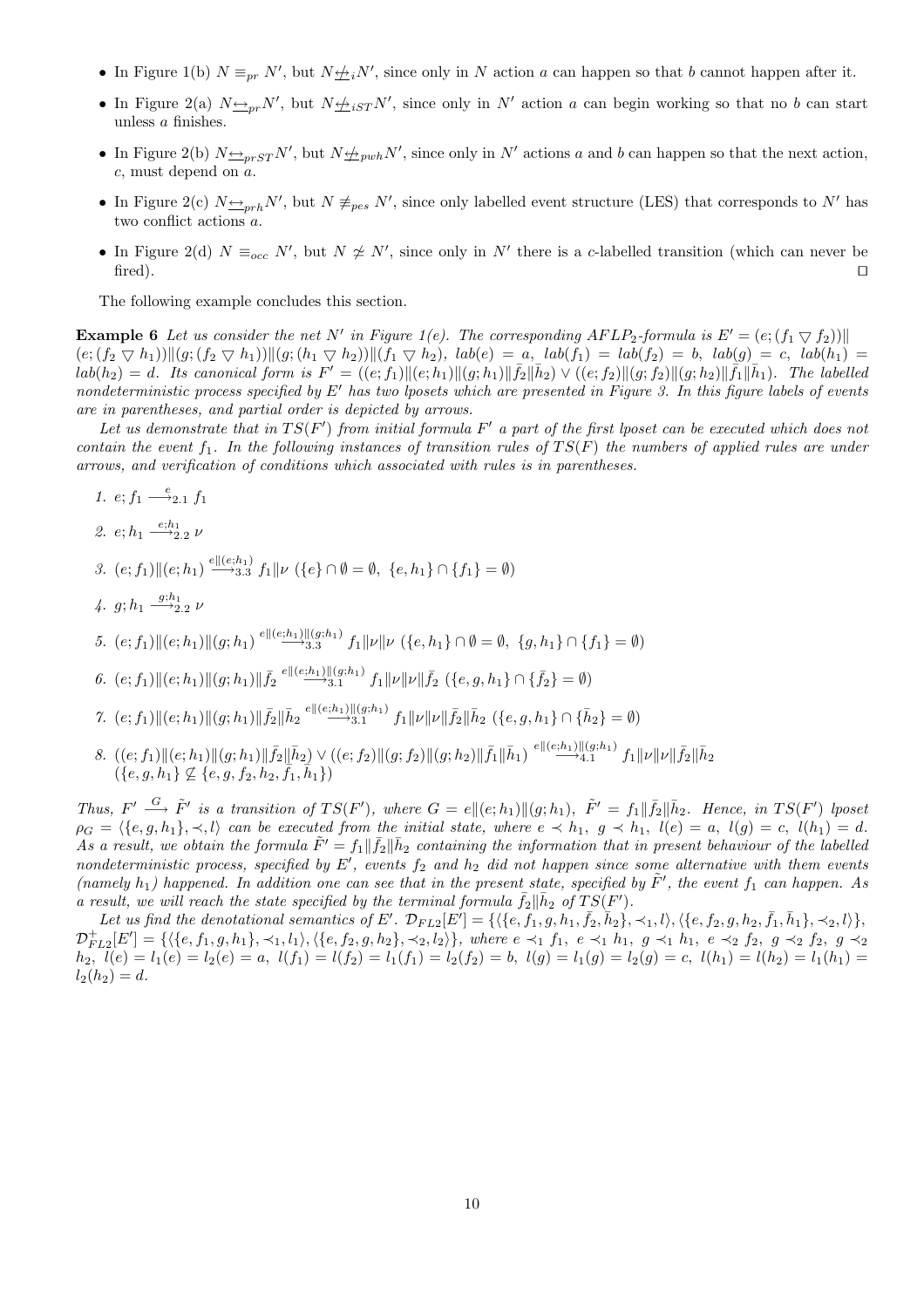

Figure 1: Examples of weakly labelled A-nets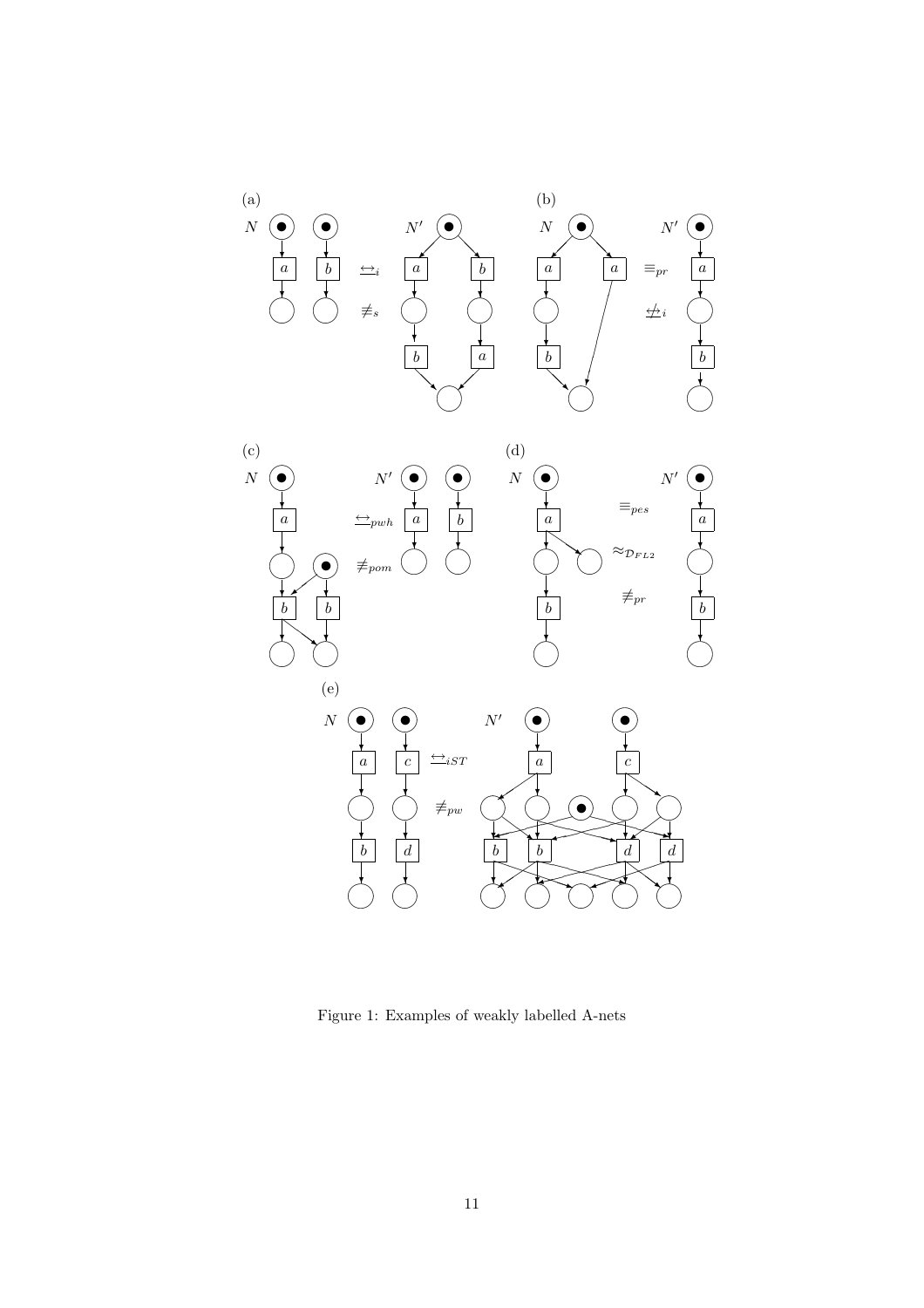

Figure 2: Examples of weakly labelled A-nets (continued)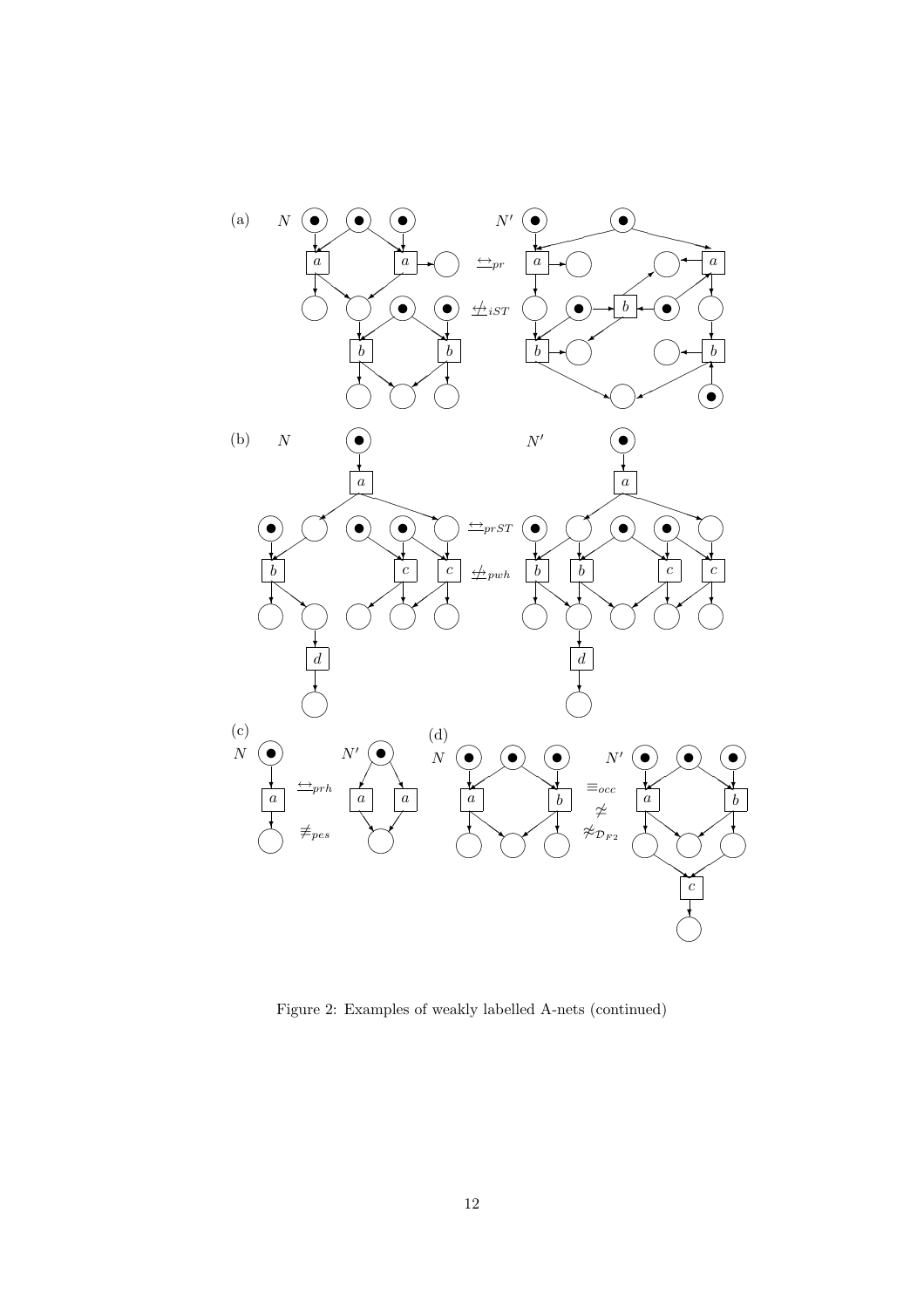

Figure 3: Set of lposets of the labelled nondeterministic process

# 4 Interrelation of the net equivalences and semantical equivalences of  $AFLP_2$

Any finite A-net, as it was proved in [11], can be represented by  $AFP_0$ -formula using regularization algorithm. Therefore, any finite weakly labelled A-net can be represented by  $AFLP_0$ -formula with the use of the analogous algorithm. In the previous section the mapping  $\Psi_L$  was defined which associates  $AFLP_2$ -formula with every  $AFLP_0$ formula and preserves the sets of lposets. Hence, one can associate  $AFLP_2$ -formula E with every finite weakly labelled A-net  $N$  s.t. the set of lposets of initial C-subnets of  $N$  coincides with the set of lposets of deterministic processes specified by  $E$ .

In such a case it is clear that the concepts of formula equivalences of  $AFLP_2$  may be extended to nets. Given some formula equivalence, we will consider two nets to be equivalent iff the formulas are equivalent which are associated with these nets.

Let us consider the interrelation of the net and formula equivalences.

Theorem 6 Let N and N<sup>0</sup> be weakly labelled A-nets and ↔∈ {≡, ↔, ', ≈}, ?, ?? ∈ {i, s, pw, pom, pr, iST, pwST,  $pomST, prST, pwh, pomb, prh, pes, occ, \mathcal{D}_{FL2}, \mathcal{D}_{FL2}^+ \}$ . Then  $N \leftrightarrow_{\star} N' \Rightarrow N \leftrightarrow_{\star} N'$  iff there exists a directed path from  $\leftrightarrow_{\star}$  to  $\leftrightarrow_{\star\star}$  in the graph in Figure 4.

*Proof.*  $\Leftarrow$  Using Theorem 5 and the following notes.

- $\approx_{\mathcal{D}_{FL2}}^+$  implies  $\equiv_{pes}$ . It is proved as follows. Let  $N \approx_{\mathcal{D}_{FL2}^+} N'$ , E and E' are the formulas which corresponds to the nets N and N' respectively. We have  $\mathcal{D}_{FL2}^+[E] = \mathcal{D}_{FL2}^+[E'] = \cup_{i=1}^n \rho_i$ ,  $\rho_i = \langle X_i, \prec_i, l_i \rangle$   $(1 \leq i \leq n)$ . On the basis of this set of lposets we can uniquely construct LES  $\xi = \langle \bigcup_{i=1}^n X_i, \bigcup_{i=1}^n \prec_i, \#, \bigcup_{i=1}^n l_i \rangle$ , where  $x \# y \Leftrightarrow \forall i \ (1 \leq i \leq n) \ (x \notin X_i) \vee (y \notin X_i)$ . It is easy to see that  $\mathcal{E}(N) = \mathcal{E}(N')$  is an isomorphism class of  $\xi$ . Consequently,  $N \equiv_{pes} N'$ .
- $\bullet \approx_{\mathcal{D}_{FL2}^+}$  is a consequence of  $\approx_{\mathcal{D}_{FL2}}$ , since  $\approx_{\mathcal{D}_{FL2}^+}$  does not respect the symbols of  $\overline{Ev} \cup \Delta_{Ev}$ .

⇒ Using Theorem 5 and the following examples of weakly labelled A-nets.

- A-nets N and N' in Figure 1(d) are associated with  $AFLP_2$ -formulas  $E = (e; f)$ ||e and  $E' = e; f$ ,  $lab(e)$  $a, lab(f) = b.$  Since  $\mathcal{D}_{FL2}[E] = \mathcal{D}_{FL2}[E'] = \langle \{e, f\}, \prec, l \rangle$ , where  $e \prec f, l(e) = a, l(f) = b$ , we have  $N \approx_{\mathcal{D}_{FL2}} N'$ , but  $N \not\equiv_{pr} N'$ .
- Let us consider some weakly labelled A-nets N and N' which differ only by transition names. We have  $N \simeq N'$ , but  $N \not\approx_{\mathcal{D}_{FL2}^+} N'$ , since  $\approx_{\mathcal{D}_{FL2}^+}$  respects transition names (events).
- A-nets N and N' in Figure 2(d) are associated with  $AFLP_2$ -formulas  $E = (e \nabla f) ||e|| f$  and  $E' = (e \nabla f)$  $f\|\{(e; g)\|(f; g), \, lab(e) = a, \, lab(f) = b. \, N \approx_{\mathcal{D}_{FL2}^+} N', \, \text{but } N \not\approx_{\mathcal{D}_{FL2}} N', \, \text{since } \mathcal{D}_{FL2}[E] = \{ \langle \{e, \delta_f\}, \emptyset, l \rangle, \, \langle \{e, \delta_f\}, \emptyset, l \rangle, \}$  $\{\{f, \delta_e\}, \emptyset, l\}, \ l(e) = a, \ l(f) = b, \text{ whereas } \mathcal{D}_{FL2}[E'] = \{\{\{e, \delta_f, \delta_g\}, \emptyset, l'\}, \{\{f, \delta_e, \delta_g\}, \emptyset, l'\}\}, \ l'(e) = a, \ l'(f) = b, \ l'(f) = b, \ l'(f) = b, \ l'(f) = b, \ l'(f) = b, \ l'(f) = b, \ l'(f) = b, \ l'(f) = b, \ l'(f) = b, \ l'(f) = b, \ l'(f) = b, \ l'(f) = b, \ l'(f) = b, \ l'(f) = b, \ l'(f) = b,$ b,  $l'(g) = c$ .  $(g) = c.$

# 5 Analogs of the net equivalences on  $AFLP_2$ -formulas

In this section we introduce equivalences on formulas of  $AFLP<sub>2</sub>$  which correspond to the net ones.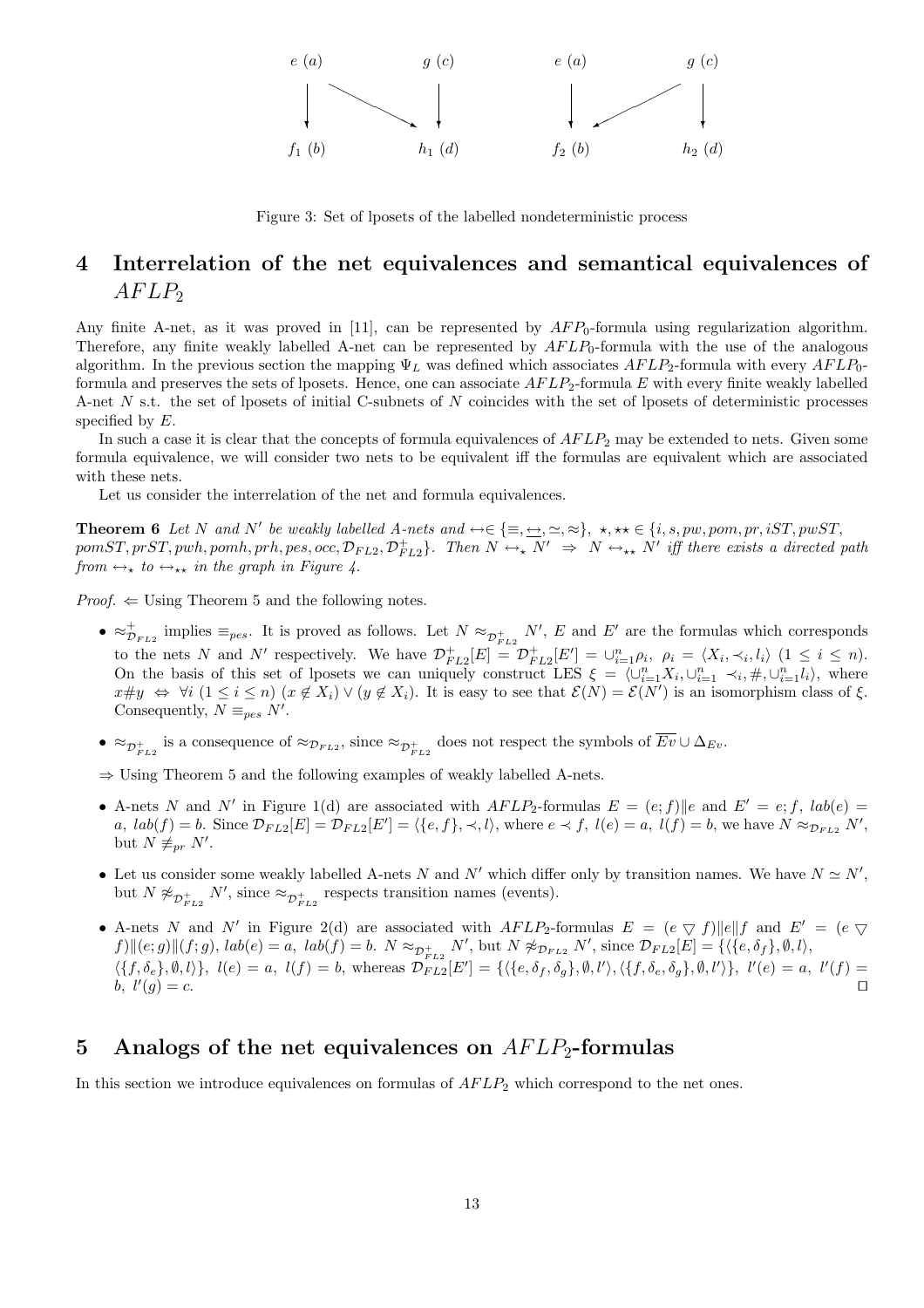

Figure 4: Correlation of the net equivalences and equivalences of  $AFLP_2$ 

#### 5.1 Process subformulas

Let E be AFLP<sub>2</sub>-formula and  $F \in canon(E)$ . A set of process subformulas of E is defined as follows:  $PSF(E)$  =  $\{G \mid G \in canon(H) \& H \in \mathbf{TS}(F)\} \cup \{\nu\}.$  One can see that this definition does not depend on concrete canonical form  $F$  of formula  $E$ , since  $PSF(E)$  contains all possible transpositions of conjunctive members of normal conjunctions based on each formula  $H \in TS(F)$ . By definition, a process subformula is either  $\nu$  or normal conjunction which is a disjunctive member of F or prefix of such a member. We consider process subformulas up to isomorphism. Since process subformulas are normal conjunctions, isomorphism on such formulas is a coincidence up to transposition of conjunctive members. Let lposet  $\rho_{\nu} = \langle \emptyset, \emptyset, \emptyset \rangle$  correspond to empty formula  $\nu$ .

We write  $G \stackrel{\hat{G}}{\longrightarrow} \tilde{G}$ , if  $F \stackrel{H}{\longrightarrow} F'$ ,  $F' \stackrel{\hat{H}}{\longrightarrow} F''$ ,  $F \stackrel{\tilde{H}}{\longrightarrow} F''$  are transitions of  $TS(F)$  and  $G \in canon(H)$ ,  $\hat{G} \in canon(\hat{H})$ ,  $\tilde{G} \in canon(\tilde{H})$ . In such a case the process subformula  $\tilde{G}$  is an extension of  $G$  by  $\hat{G}$ , and  $\hat{G}$  is an extending process subformula. Let  $\forall G \in PSF(E) \nu \stackrel{G}{\longrightarrow} G$ . We write  $G \to \tilde{G}$ , if  $G \stackrel{\hat{G}}{\longrightarrow} \tilde{G}$  fore some  $\hat{G}$ .

 $\tilde{G}$  is an extension of G by one action, if  $G \stackrel{\hat{G}}{\longrightarrow} \tilde{G}$  and  $\hat{G} = e, e \in Ev$ . In such a case we write  $G \stackrel{e}{\rightarrow} \tilde{G}$  or  $G \stackrel{a}{\rightarrow} \tilde{G}$ , if  $lab(e) = a \in Act$ .

 $\tilde{G}$  is a extension of G by multiset of actions or step, if  $G \stackrel{\hat{G}}{\longrightarrow} \tilde{G}$  and  $\hat{G} = ||_{i=1}^{n} e_i, e_i \in Ev$   $(1 \leq i \leq n)$ . In such a case we write  $G \stackrel{U}{\to} \tilde{G}$  or  $G \stackrel{A}{\to} \tilde{G}$ , if  $U = \{e_1, \ldots, e_n\}$ ,  $A = \{lab(e_1), \ldots, lab(e_n)\} \in \mathcal{M}(Act)$  (here  $\mathcal{M}(Act)$  is a set of all multisets over Act).

Let  $G \in PSF(E)$ . Then G is a maximal process subformula of E, if it can be extended by no process subformula. A set of all maximal process subformulas of E is denoted by  $PSF_{max}(E)$ .

**Example 7** For the formula E', corresponding to the net N' in Figure 1(e),  $PSF_{max}(E') = \{(e; f_1) || (e; h_1) || (g; h_1),$  $(e; f_2)$  $\|(g; f_2)\|(g; h_2)\}$ . Let us note that each of 2 process subformulas in  $PSF_{max}(E')$  represents an isomorphism class consisting of 6 formulas which are different transpositions of conjunctive members. Since we consider process subformulas up to isomorphism, we write only 2 formulas instead of 12.

## 5.2 Trace equivalences

An *interleaving trace* of a formula E is a sequence  $a_1 \cdots a_n \in Act^*$  s.t.  $\nu \stackrel{a_1}{\rightarrow} G_1 \stackrel{a_2}{\rightarrow} \dots \stackrel{a_n}{\rightarrow} G_n$ , where  $G_i \in PSF(E)$  (1  $\leq$  $i \leq n$ ). Let us denote a set of all interleaving traces of E by  $SeqTrace(E)$ . Two formulas E and E' are interleaving trace equivalent, notation  $E \equiv_i E'$ , iff  $SeqTrace(E) = SeqTrace(E').$ 

A step trace of a formula E is a sequence  $A_1 \cdots A_n \in (\mathcal{M}(Act))^*$  s.t.  $\nu \stackrel{A_1}{\rightarrow} G_1 \stackrel{A_2}{\rightarrow} \ldots \stackrel{A_n}{\rightarrow} G_n$ , where  $G_i \in$  $PSF(E)$  ( $1 \le i \le n$ ). Let us denote a set of all step traces of E by StepTraces(E). Two formulas E and E' are step trace equivalent, notation  $E \equiv_s E'$ , iff  $StepTrace(E) = StepTrace(E').$ 

A pomset trace of a formula E is a pomset  $\rho$  which is an isomorphism class of lposet  $\rho_G$  for  $G \in PSF(E)$ . We write  $\rho \sqsubseteq \rho'$ , if  $\rho_G \sqsubseteq \rho_{G'}$  for  $\rho_G \in \rho$  and  $\rho_{G'} \in \rho'$ . In such a case we say that  $\rho$  is less sequential or more parallel than  $\rho'$ . Let us denote by  $Pomsets(E)$  a set of all pomset traces of E. Two formulas E and E' are partial word trace equivalent, notation  $E \equiv_{pw} E'$ , iff  $Pomsets(E) \sqsubseteq Pomsets(E')$  and  $Pomsets(E') \sqsubseteq Pomsets(E)$ , i.e. for any  $\rho' \in Pomsets(E')$ there exists  $\rho \in P \text{omsets}(E)$  s.t.  $\rho \sqsubseteq \rho'$  and vice versa. Two formulas E and E' are pomset trace equivalent, notation  $E \equiv_{\text{pom}} E'$ , iff  $Pomsets(E) = Pomsets(E').$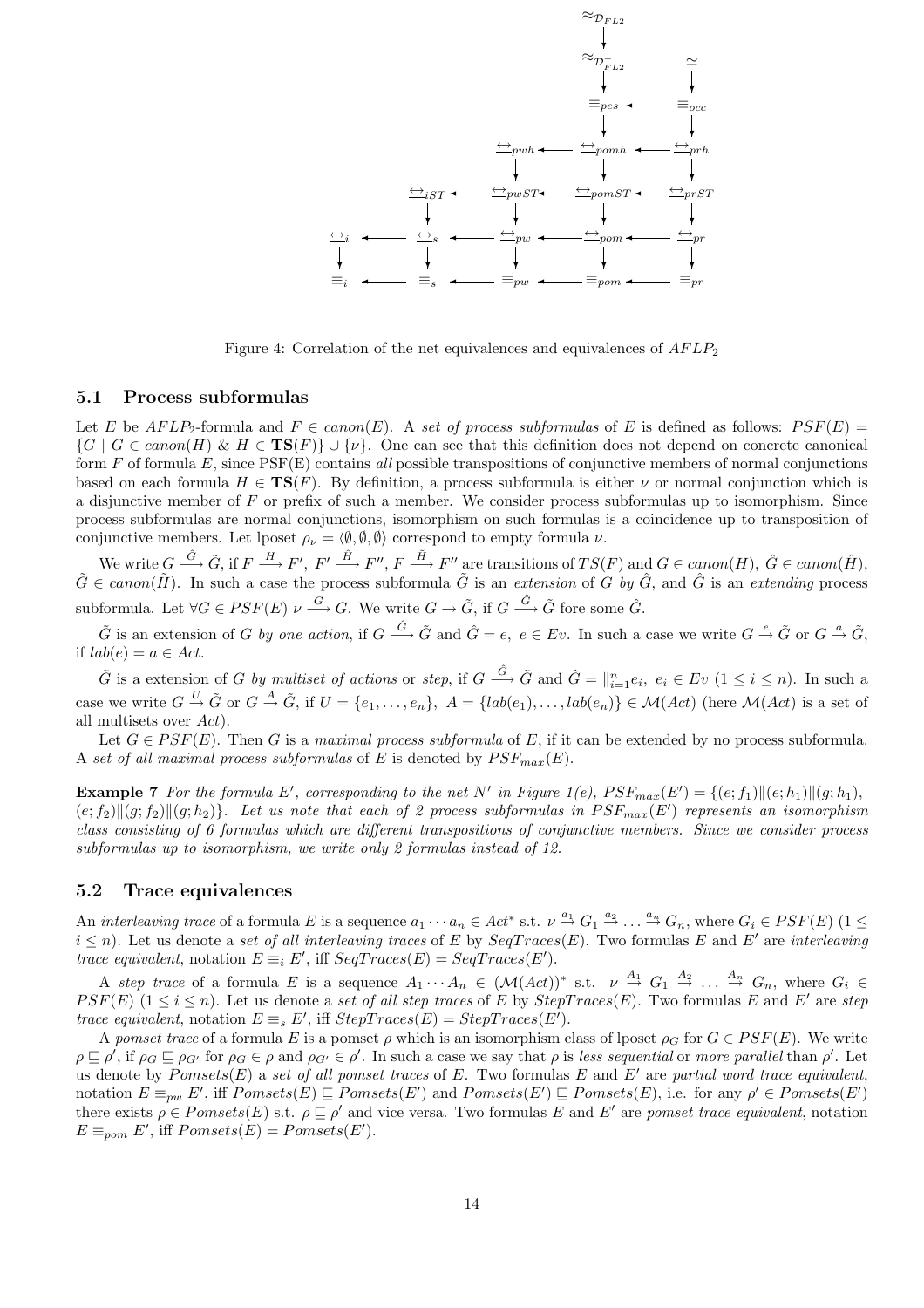## 5.3 Bisimulation equivalences

A notation  $\mathcal{R}: E \rightarrow E'$  means that  $\mathcal R$  is a bisimulation of type  $\star$  ( $\star$ -bisimulation) between formulas E and E'. E and E' are  $\star$ -bisimulation equivalent, notation  $E \rightarrow E'$ , iff  $\mathcal{R}: E \rightarrow E'$  for some  $\star$ -bisimulation  $\mathcal{R}$ .

#### 5.3.1 Usual bisimulations

Let  $\mathcal{R} \subseteq PSF(E) \times PSF(E')$ .

R is a  $\star$ -bisimulation between E and E',  $\star \in \{$  interleaving, step, partial word, pomset $\}$ , notation  $\mathcal{R}: E \rightarrow \star E'$ ,  $\star \in$  $\{i, s, pw, pom\}$ , iff:

- 1.  $(\nu, \nu) \in \mathcal{R}$ ;
- 2.  $(G, G') \in \mathcal{R}, G \stackrel{\hat{G}}{\longrightarrow} \tilde{G},$ 
	- (a)  $|cont(\hat{G})| = 1$ , if  $\star = i$ ;
	- (b)  $\prec_{\hat{C}} = \emptyset$ , if  $\star = s$ ;

then  $\exists \tilde{G}' : G' \xrightarrow{\hat{G}'} \tilde{G}', (\tilde{G}, \tilde{G}') \in \mathcal{R}$  and

- (a)  $\rho_{\hat{C}} \subseteq \rho_{\hat{C}}$ , if  $\star = pw$ ;
- (b)  $\rho_{\hat{G}} \simeq \rho_{\hat{G}'},$  if  $\star \in \{i, s, pom\}.$
- 3. As previous item but the roles of  $E$  and  $E'$  are reversed.

#### 5.3.2 ST-process subformulas

An ST-process subformula of a formula E is a pair  $(G, H)$  s.t.  $G, H \in PSF(E)$ ,  $H \stackrel{K}{\longrightarrow} G$  and  $\forall e, f \in cont(G)$   $e \prec_G$  $f \Rightarrow e \in cont(H)$ . In such a case G is the process subformula which has started, i.e. all events of G has started. The process subformula H corresponds to that part of G, which has finished, and  $K$  — to the part which has started but has not finished yet. Clearly,  $\prec_K = \emptyset$ .  $ST - PSF(E)$  denotes a set of all ST-process subformulas of E.

 $(\nu, \nu)$  is an *initial ST-process subformula*. Let  $(G, H)$ ,  $(\tilde{G}, \tilde{H}) \in ST - PSF(E)$ . We write  $(G, H) \rightarrow (\tilde{G}, \tilde{H})$ , if  $G \to G$  and  $H \to H$ .

### 5.3.3 ST-bisimulations

Let  $\mathcal{R} \subseteq ST - PSF(E) \times ST - PSF(E') \times \mathcal{B}$ , where  $\mathcal{B} = {\beta | \beta : cont(G) \rightarrow cont(G'), G \in PSF(E), G' \in PSF(E')}$ . R is a  $\star$ -ST-bisimulation between E and E',  $\star \in \{$  interleaving, partial word, pomset $\}$ , notation  $\mathcal{R}: E \rightarrow \star S T E'$ ,  $\star \in$  $\{i, pw, pom\}, \text{ iff:}$ 

- 1.  $((\nu, \nu), (\nu, \nu), \emptyset) \in \mathcal{R}$ ;
- 2.  $((G, H), (G', H'), \beta) \in \mathcal{R} \Rightarrow \beta : \rho_G \approx \rho_{G'} \text{ and } \beta(cont(H)) = cont(H');$
- 3.  $((G, H), (G', H'), \beta) \in \mathcal{R}, (G, H) \rightarrow (\tilde{G}, \tilde{H}) \Rightarrow \exists \tilde{\beta}, (\tilde{G}', \tilde{H}') : (G', H') \rightarrow (\tilde{G}', \tilde{H}'), \tilde{\beta}\lceil_{cont(G)} = \beta$  $((\tilde{G}, \tilde{H}), (\tilde{G}', \tilde{H}'), \tilde{\beta}) \in \mathcal{R}$ , and if  $H \stackrel{K}{\longrightarrow} \tilde{G}$ ,  $H' \stackrel{K'}{\longrightarrow} \tilde{G}'$  then:
	- (a)  $(\tilde{\beta}\lceil_{cont(K)})^{-1}$ :  $\rho_{K'} \sqsubseteq \rho_K$ , if  $\star = pw$ ;
	- (b)  $\tilde{\beta}|_{cont(K)}$ :  $\rho_K \simeq \rho_{K'}$ , if  $\star = pom$ ;

4. As previous item but the roles of  $E$  and  $E'$  are reversed.

## 5.3.4 History preserving bisimulations

Let  $\mathcal{R} \subseteq PSF(E) \times PSF(E') \times \mathcal{B}$ , where  $\mathcal{B} = {\beta | \beta : cont(G) \rightarrow cont(G'), G \in PSF(E), G' \in PSF(E')}.$ R is a  $\star$ -history preserving bisimulation between E and E',  $\star \in \{$  partial word, pomset $\}$ , notation  $\mathcal{R}: E \rightarrow_{\star h} E'$ ,  $\star \in$  $\{pw, pom\}$ , iff:

- 1.  $(\nu, \nu, \emptyset) \in \mathcal{R}$ ;
- 2.  $(G, G', \beta) \in \mathcal{R} \Rightarrow \beta : \rho_G \approx \rho_{G'};$
- 3.  $(G, G', \beta) \in \mathcal{R}, G \to \tilde{G} \Rightarrow \exists \tilde{\beta}, \tilde{G}' : G' \to \tilde{G}', \tilde{\beta} \vert_{cont(G)} = \beta, (\tilde{G}, \tilde{G}', \tilde{\beta}) \in \mathcal{R}$  and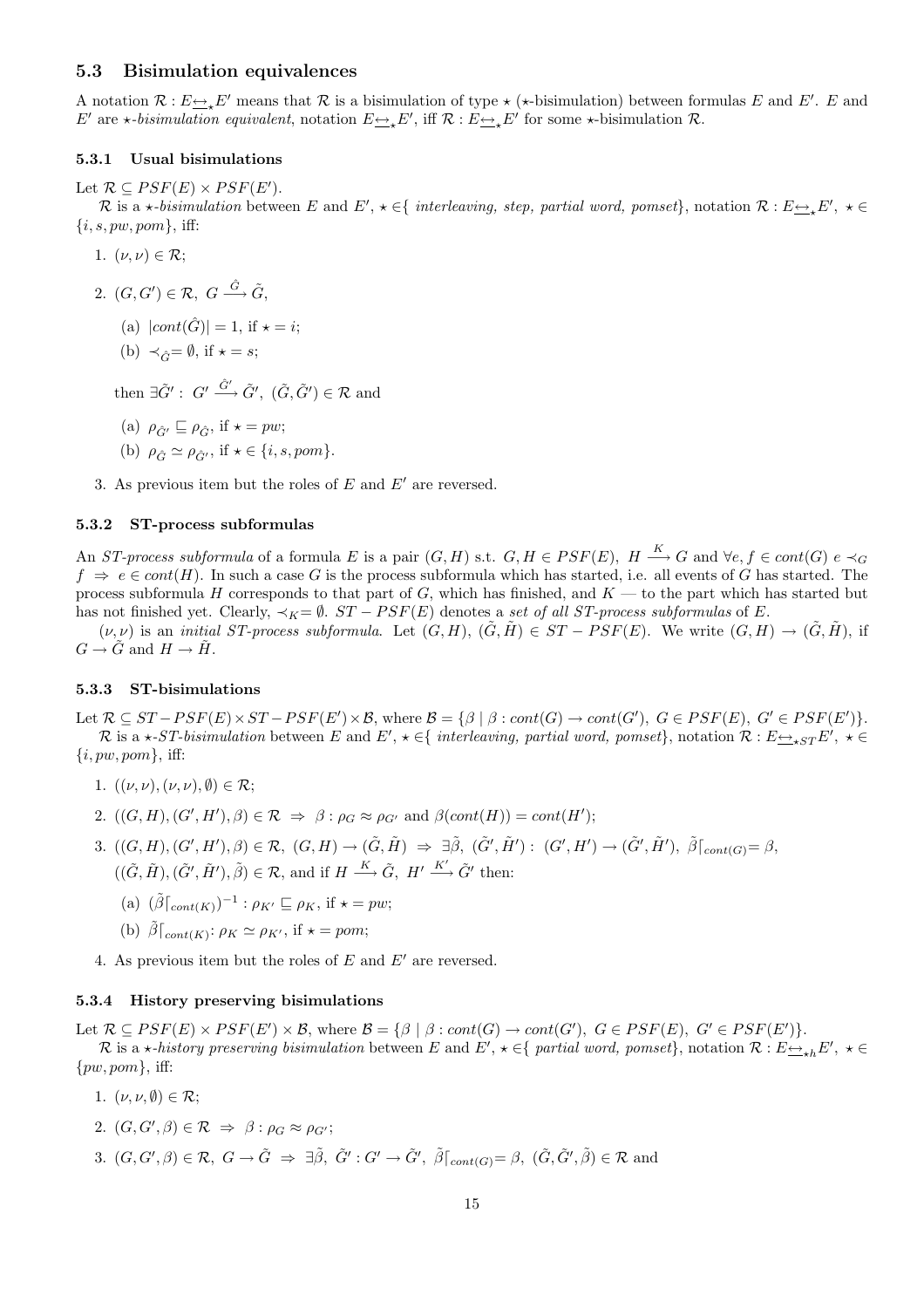- (a)  $\tilde{\beta}^{-1}$ :  $\rho_{\tilde{G}'} \sqsubseteq \rho_{\tilde{G}}$ , if  $\star = pw$ ;
- (b)  $\tilde{\beta}$  :  $\rho_{\tilde{C}} \simeq \rho_{\tilde{C}}$ , if  $\star = pom;$
- 4. As previous item but the roles of  $E$  and  $E'$  are reversed.

## 5.4 Conflict respecting equivalences

Let E be a formula of  $AFLP_2$  and  $F = \vee_{i=1}^n F_i \in canon(E)$ . On the basis of F we can construct LES  $\xi_F$  =  $\langle cont^+(F), \prec_F, \#_F, l_F \vert_{cont^+(F)} \rangle$ , where

- $e \prec_F f \Leftrightarrow \exists i \ (1 \leq i \leq n) \ (e; f)$  is a subformula of  $F_i$ ;
- $e \#_F f \Leftrightarrow \forall i \ (1 \leq i \leq n) \ e \text{ and } f \text{ do not occur in } F_i \text{ together.}$

Let us denote by  $\mathcal{E}(E)$  a PES which is an isomorphism class of  $\xi_F$  for  $F \in canon(E)$ . Obviously, the definition of  $\mathcal{E}(E)$ does not depend on concrete canonical form  $F$  of formula  $E$ . Formulas  $E$  and  $E'$  are prime event structure (PES-) equivalent, notation  $E \equiv_{pes} E'$ , if  $\mathcal{E}(E) = \mathcal{E}(E')$ .

## 5.5 Interrelation of the net equivalences with their analogs in  $AFLP_2$

Let E be a formula of  $AFLP_2$  which corresponds to finite weakly labelled A-net N. In Section 3 the set of lposets of initial C-subnets of N was established to coincide with set of lposets of deterministic processes specified by E. The following proposition says about the interrelation of lposets of processes of N (from set of all processes  $\Pi(N)$  of N) and lposets of process subformulas of E.

**Proposition 4** Let E be a formula of AFLP<sub>2</sub> corresponding to finite weakly labelled A-net N. Then { $\rho_c$  |  $\pi$  =  $(C, id) \in \Pi(N)$ } = { $\rho_G \mid G \in PSF(E)$  }.

#### Proof.

- 1. As it was mentioned in [5], a set of maximal C-subnets of finite A-net forms a set of its maximal processes. Obviously, a set of initial C-subnets forms a set of all (not only maximal) processes of A-net. The similar fact is valid for weakly labelled A-nets. Hence, we may consider a set of all processes of  $N$ ,  $\Pi(N)$  as consisting (up to isomorphism of processes) of processes having the form  $\pi = (C, id)$ , where id is an identity mapping over  $P_C \cup T_C$ . A lposet  $\rho_C = \langle T_C, \prec_C \cap (T_C \times T_C), l_C \rangle$  may be associated with each such a process.
- 2. On the other side, with each disjunctive member  $F_j$   $(1 \leq j \leq n)$  of  $F = \vee_{i=1}^n F_i \in canon(E)$  lposet of one of the maximal deterministic processes specified by  $E, \rho_{F_j}^+ = \langle cont^+(F_j), \prec_{F_j}^* l_{F_j} \rangle$ , may be associated. Hence, with disjunctive members of  $F$  and their prefixes lposets of all (not only maximal) deterministic processes specified by E may be associated. Let us note that for any disjunctive member  $F_j$  (of its prefix) of F there exists a process subformula  $G \in PSF(E)$  s.t.  $G \simeq F_j^+$  and  $\rho_{F_j}^+ = \rho_{F_j^+} = \rho_G$ .

The following proposition establishes a bijection between the set of processes of  $N$  and the set of process subformulas of E which preserves lposets.

**Proposition 5** Let E be a formula of  $AFLP_2$  corresponding to finite weakly labelled A-net N. Then there exists a bijection  $\chi : \Pi(N) \to PSF(E)$  s.t. for  $\pi \in \Pi(N)$ ,  $\pi = (C, id)$  and  $G \in PSF(E)$  with  $\chi(\pi) = G$  we have  $\rho_C = \rho_G$ .

*Proof.* Let us demonstrate that lposets define up to isomorphism both processes of  $N$  and process subformulas of  $E$ .

- 1. We define a mapping  $\chi_1$  from  $\Pi(N)$  into set of lposets as follows. If  $\pi = (C, id) \in \Pi(N)$  then  $\chi_1(\pi) = \rho_C$ . Obviously, each process is associated with the only lposet. Consequently,  $\chi_1$  is a function. It is a surjection by definition. In addition, each process  $\pi = (C, id) \in \Pi(N)$  is determined uniquely by its causal net C. A net C is an initial C-subnet of N, and, consequently, it is uniquely determined by its transition set  $T_C$ . Therefore, no two different processes of  $\Pi(N)$  are associated with the same lposet, because otherwise transition sets of causal nets of the processes would coincide. Hence,  $\chi_1$  is a bijection.
- 2. We define a mapping  $\chi_2$  from  $PSF(E)$  into set of lposets as follows. If  $G \in PSF(E)$  then  $\chi_2(G) = \rho_G$ . Obviously, each process subformula is associated with the only lposet. Consequently,  $\chi_2$  is a function. It is a surjection by definition. In addition, no two different (not isomorphic) process subformulas are associated with one lposet, since process subformulas are, essentially, representations of lposets. Hence,  $\chi_2$  is a bijection.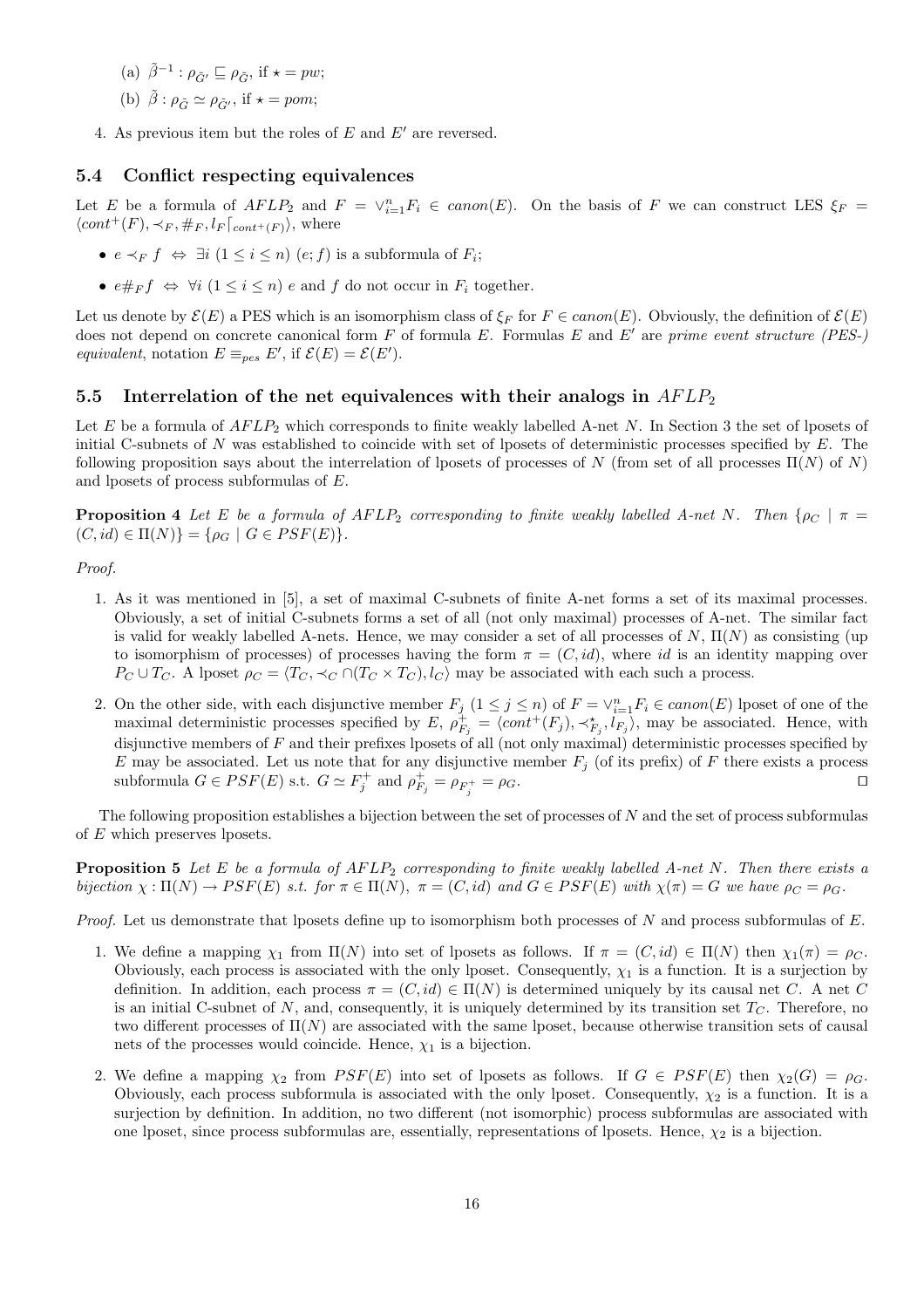If  $\chi = \chi_2^{-1} \circ \chi_1$  then  $\chi : \Pi(N) \to PSF(E)$  is a bijection which preserves lposets, i.e. if  $\chi(\pi) = G$ ,  $\pi = (C, id)$  then  $\rho_C = \rho_G.$ 

Now we will prove the result concerning extension rules for processes and process subformulas.

**Proposition 6** Let E be a formula of  $AFLP_2$  corresponding to finite weakly labelled A-net N. Then  $\forall \pi, \pi' \in$  $\Pi(N) \ \pi \stackrel{\hat{\pi}}{\longrightarrow} \tilde{\pi} \ \Leftrightarrow \ \chi(\pi) \stackrel{\chi(\hat{\pi})}{\longrightarrow} \chi(\tilde{\pi}).$ 

Proof. It is sufficient to remark that the definitions of process and process subformula extensions are based on the following extension rule for lposets. Let  $\rho = \langle X, \prec, l \rangle$ ,  $\rho = \langle \tilde{X}, \tilde{\prec}, \tilde{l} \rangle$ ,  $\rho$  are lposets.  $\rho$  is an extension of  $\rho$  by  $\rho$ , notation  $\rho \stackrel{\hat{\rho}}{\longrightarrow} \tilde{\rho}$  iff  $\rho \triangleleft \tilde{\rho}$  and  $\hat{\rho} = \tilde{\rho} \begin{bmatrix} \bar{x}_{\lambda} \end{bmatrix}$ .

Now we can present the main result of this section concerning interrelation of the net equivalences and their analogs on formulas.

**Theorem 7** Let E be a formula of  $AFLP_2$  corresponding to finite weakly labelled A-net N, E' be a formula of  $AFLP_2$ corresponding to finite weakly labelled A-net N' and  $\leftrightarrow \in \{\equiv, \leftrightarrow\}$ ,  $\star \in \{i, s, pw, pom, iST, pwST, pomST, pwh, pomh,$ pes}. Then  $N \leftrightarrow_{\star} N' \Leftrightarrow E \leftrightarrow_{\star} E'$ .

Proof.  $\Rightarrow$  Any trace of the net N [19, 20] is a trace of E. To prove it is sufficient to replace each  $\pi \in \Pi(N)$  in definition of trace of N by process subformula  $G \in PSF(E)$  s.t.  $\chi(\pi) = G$ . The fact that any trace of E is a trace of N is proved analogously. Therefore, the sets of traces of N and E coincide as well as sets of traces of  $N'$  and  $E'$ . Consequently,  $N \equiv_{\star} N' \Leftrightarrow E \equiv_{\star} E', \ \star \in \{i, s, pw, pom\}.$ 

Using Proposition 6, we may assert the following. Let  $\star \in \{i, s, pw, pom, iST, pwST, pomST, pwh, pomh\}$ , then  $\mathcal{R}: N_{\frac{\longleftrightarrow}{\epsilon}}N' \Leftrightarrow \mathcal{S}: E_{\frac{\longleftrightarrow}{\epsilon}}E'$ , where  $\mathcal{S}$  is defined as follows.

Usual bisimulations  $(\pi, \pi') \in \mathcal{R} \Leftrightarrow (\chi(\pi), \chi'(\pi')) \in \mathcal{S};$ 

**ST-bisimulations**  $((\pi_E, \pi_P), (\pi'_E, \pi'_P), \beta) \in \mathcal{R} \iff ((\chi(\pi_E), \chi(\pi_P)), (\chi'(\pi'_E), \chi'(\pi'_P)), \chi' \circ \beta \circ \chi^{-1}) \in \mathcal{S}$ .

History preserving bisimulations  $(\pi, \pi', \beta) \in \mathcal{R} \iff (\chi(\pi), \chi'(\pi'), \chi' \circ \beta \circ \chi^{-1}) \in \mathcal{S}$ .

Formula E specifies nondeterministic process which is a maximal O-process (process based on occurrence instead of causal net, branching process in terms of [7]) of N. Consequently, PES based on occurrence net of such a process of N, notation  $\mathcal{E}(N)$ , coincides with  $\mathcal{E}(E)$ . We also have  $\mathcal{E}(N') = \mathcal{E}(E')$ . Consequently,  $N \equiv_{pes} N' \Leftrightarrow E \equiv_{pes} E'$ .

 $\Leftarrow$  As previous item but using  $\chi^{-1}$  and  $(\chi')^{-1}$  instead of  $\chi$  and  $\chi'$  respectively.

Clearly, correlation of formula equivalences and analogs of the net equivalences in  $AFLP_2$  is depicted by graph in Figure 4, where process equivalences are removed (since they are unexpressible in terms of process algebras).

The question arises after defining analogs of the net equivalences on  $AFLP_2$ -formulas, whether some of these equivalences are congruences w.r.t. operations of the algebra. Let us consider the following example.

**Example 8** Let  $E = e \nabla f$  and  $E' = (e \nabla f) ||e||f$ , where  $lab(e) = a$ ,  $lab(f) = b$ ,  $lab(g) = c$ . We have  $E \approx_{\mathcal{D}_{E,0}^+} E'$ , but  $E; g \not\equiv_i E'; g$ , since  $PSF(E; g) = \{v, e, f, (e; g), (f; g)\}$ , whereas  $PSF(E'; g) = \{v, e, f\}$ . Therefore  $SeqTrace(E; g) =$  ${a, b, ac, bc}$ , whereas  $SeqTrace(E'; g) = {a, b}$ .

Let us note that formulas E; g and E'; g are associated with nets N and N' in Figure 5. We proved an accordance of the net equivalences with their analogs in  $AFLP_2$ . Hence, the fact  $E; g \neq_i E'; g$  can be derived considering N and N', for which  $N \not\equiv_i N'$ , since only in N' an action c can never happen.

Consequently, none of the considered equivalences on  $AFLP_2$ -formulas is a congruence, with the exception of  $\approx_{\mathcal{D}_{FL2}}$ , i.e.  $\approx_{\mathcal{D}_{FL2}}$  is the weakest equivalence which is a congruence.

# 6 Conclusion

In the paper a new algebra  $AFLP_2$  was presented for description and analysis of properties of labelled nondeterministic processes. Denotational and operational semantics and formula equivalences on their basis were proposed. A correlation of the net and formula equivalences was established on finite weakly labelled A-nets. Analogs of the net equivalences were introduced on  $AFLP_2$ -formulas which are in accordance with the initial equivalences on Petri nets. Hence, algebra  $AFLP_2$  possesses rather powerful tools to deal with nondeterministic finite processes.

Further development of the theme may consist in introducing a recursion operator in  $AFLP<sub>2</sub>$  (as it was suggested in [5] for  $AFP_2$ ) to specify not only finite but infinite processes as well. Now, the author develops algebra  $ALP_2$  which is an extension of  $AFLP_2$  by recursion.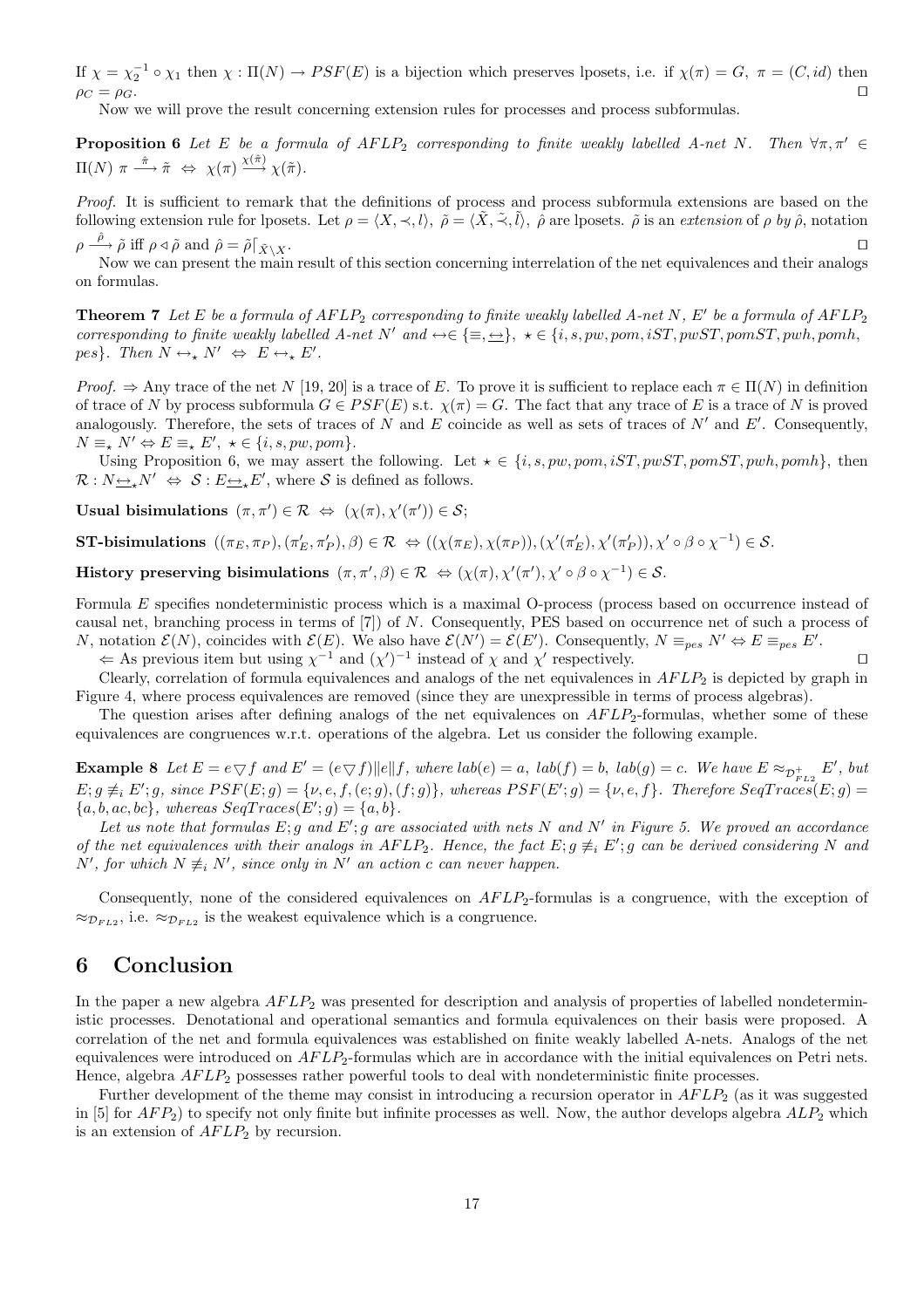

Figure 5: A-nets from example of congruence

Acknowlegements I would like to thank my scientific supervisor Irina B. Virbitskaite for advice to introduce the net equivalences on formulas of  $AFP_2$ , which iniciated the author to propose new algebra  $AFLP_2$ , and for many useful discussions which played an important role in the research.

This work was done while the author's visit to Institute of Informatics of Hildesheim. I thank the head of the institute Prof. Dr. Eike Best for providing a good working atmosphere and for helpful advices, remarks and questions.

# References

- [1] Autant C., Schnoebelen Ph. Place bisimulations in Petri nets. LNCS 616, p.45–61, June 1992.
- [2] Boudol G., Castellani I. On the semantics of concurrency: partial orders and transition systems. LNCS 249, p.123–137, 1987.
- [3] Boudol G., Castellani I. Concurrency and atomicity. TCS 59, p.25-84, 1988.
- [4] Brookes S.D., Hoare C.A.R., Roscoe A.D. A theory of communicating sequential processes. Journal of the ACM 31(3), p.560–599, 1984.
- [5] Cherkasova L.A. Posets with non-actions: A model for concurrent nondeterministic processes. Arbeitspapiere der GMD 403, 68 p., July 1989.
- [6] Cherkasova L.A. Algebra  $AFP_2$  for concurrent nondeterministic processes: Fully abstract model and complete axiomatization. Reihe Informatic 72, 28p., July 1990.
- [7] Engelfriet J. Branching processes of Petri nets. Acta Informatica 28(6), p.575–591, 1991.
- [8] van Glabbeek R.J., Vaandrager F.W. Petri net models for algebraic theories of concurrency. LNCS 259, p.224–242, 1987.
- [9] Hoare C.A.R. Communicating sequential processes, on the construction of programs. (McKeag R.M., Macnaghten A.M., eds.) Cambridge University Press, p.229–254,1980.
- [10] Kotov V.E., Cherkasova L.A. On structural properties of generalized processes. LNCS 188, p.288–306, 1985.
- [11] Kotov V.E. An algebra for parallelism based on Petri nets. LNCS 64, p.39–55, 1978.
- [12] Kotov V.E. Petri nets. 160 p., Moscow, Nauka, 1984 (in Russian).
- [13] Milner R.A.J. A calculus of communicating systems. LNCS 92, p.172–180, 1980.
- [14] Nielsen M., Thiagarajan P.S. Degrees of non-determinizm and concurrency: A Petri net view. LNCS 181, p.89– 117, December 1984.
- [15] Park D.M.R. Concurrency and automata on infinite sequences. LNCS 104, p.167–183, March 1981.
- [16] Pomello L. Some equivalence notions for concurrent systems. An overview. LNCS 222, p.381–400, 1986.
- [17] Rabinovitch A., Trakhtenbrot B.A. Behaviour structures and nets. Fundamenta Informaticae XI, p.357–404, 1988.